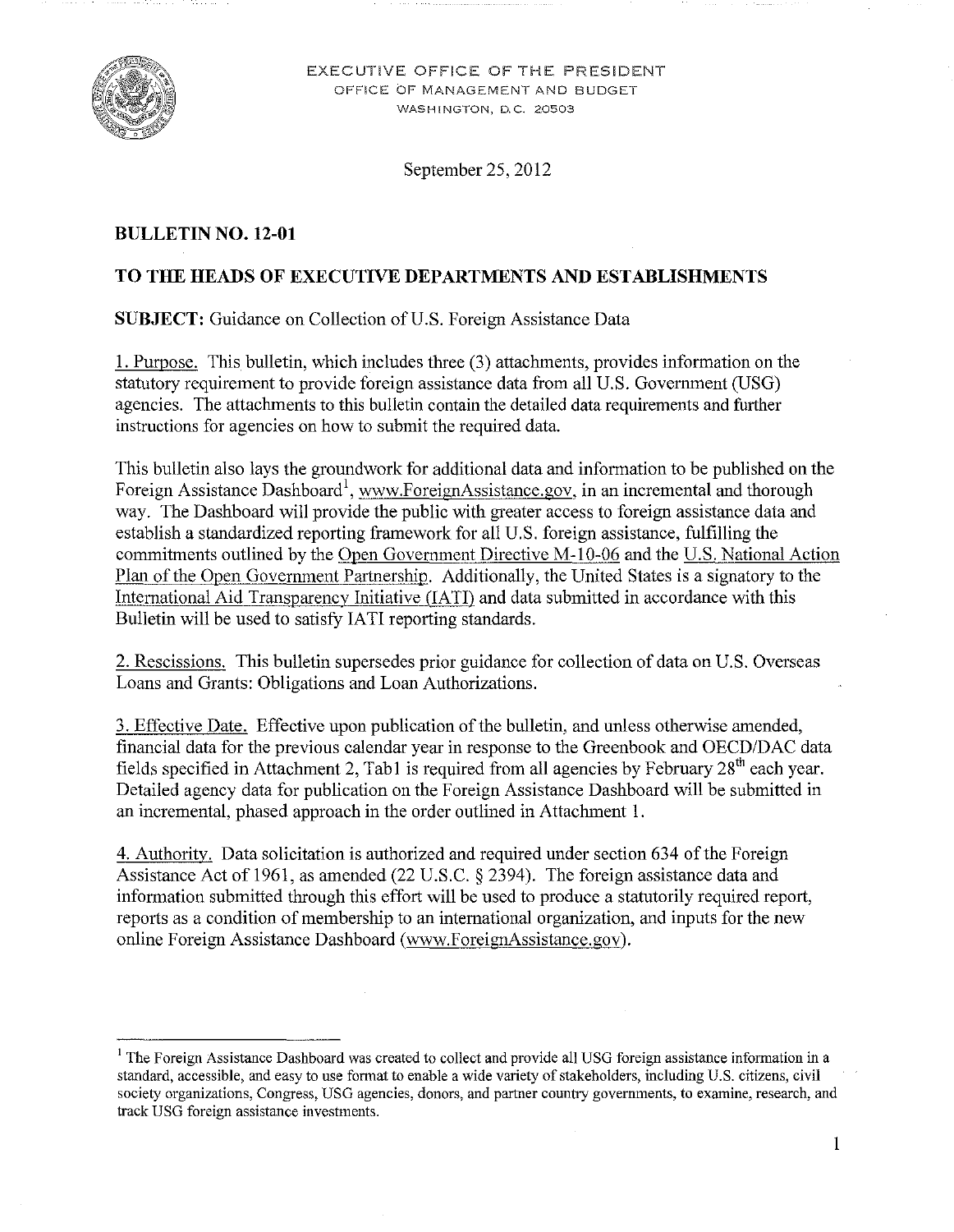The congressionally required report is the annual report to Congress on *U.S. Overseas Loans and Grants: Obligation and Loan Authorizations (commonly known as the [Greenbook\)](http://gbk.eads.usaidallnet.gov/)<sup>2</sup>. Reporting* on U.S. [Official Development Assistance for the Development Assistance Committee \(DAC\)](http://www.oecd.org/department/0,2688,en_2649_33721_1_1_1_1_1,00.html) of the [Organization for Economic Co-operation and Development \(OECD\)](http://www.oecd.org/home/0,3675,en_2649_201185_1_1_1_1_1,00.html) is a requirement of DAC membership<sup>3</sup>. These reports have been compiled annually for more than 40 years.

5. Background. The United States is taking unprecedented steps to provide greater transparency on its foreign assistance investments around the world. Since January 2009, the Administration has been leading an effort to improve aid effectiveness in accordance with the [Paris Declaration](http://www.oecd.org/dataoecd/11/41/34428351.pdf)  [on Aid Effectiveness](http://www.oecd.org/dataoecd/11/41/34428351.pdf) and U.S. [G8](http://www.g20-g8.com/g8-g20/g8/english/live/news/renewed-commitment-for-freedom-and-democracy.1314.html) and [G20](http://www.mof.go.jp/english/international_policy/convention/g20/g20_110219.pdf) commitments. Part of this effort includes bringing greater transparency to U.S. foreign assistance activities. An Interagency Policy Committee (IPC) on Aid Transparency has agreed to develop a uniform and centralized reporting process<sup>4</sup> for all agencies that fund or execute foreign assistance programs and an online tool (the Foreign Assistance Dashboard) to make data available to the public in open, machine readable formats and to visualize this data for the public.

The attachments are the result of interagency collaboration to develop the scope of the data submission, identify the appropriate data fields, and create a foreign assistance sector framework.

6. Policy. The USG is committed to making information on foreign assistance programs more transparent, accessible, and compatible with international standards. Improving the transparency of foreign assistance flows will enable us to pursue the following objectives:

- **Make foreign assistance more useful for development:** Greater aid transparency accomplishes this objective by assisting recipient governments to better manage their assistance flows and by empowering citizens to hold governments accountable for how assistance is used.
- **Increase the efficacy of USG foreign assistance:** With a clearer understanding of what we are doing, where, and to what effect, the USG will be better positioned to maximize the impact of its resources and investments.
- **Increase international accountability:** Greater access to information about assistance will help developing country governments and international civil society to hold donors accountable for the quantity and quality of assistance flows.

This assistance transparency effort is built around the following guiding principles:

a) **A presumption in favor of openness.** 

<sup>&</sup>lt;sup>2</sup> The Greenbook is the annual report to Congress on USG overseas loans and grants, obligations and loan authorizations. The report contains summary data of USG foreign assistance since 1945 and annual data for the last four fiscal years. The legislative authority for the report is the Foreign Assistance Act of 1961 (p.L. 87-195), Section 634, as amended.

 $3$  ODA is a statistic compiled by the OECD/DAC to measure foreign assistance. The USG has provided ODA levels to the DAC since 1969. It is widely used as an internationally-accepted indicator of assistance flows.

 $4$  The centralized process may or may not meet the data and information requirements and formats of each assisted country/organization. Provision of information at the country level by individual program managers may require conformance to local fonnats, categories or uses not anticipated or accommodated by the centralized system. In confonnance with the policy, foreign assistance managers are expected to meet specific country requirements to the maximum extent possible.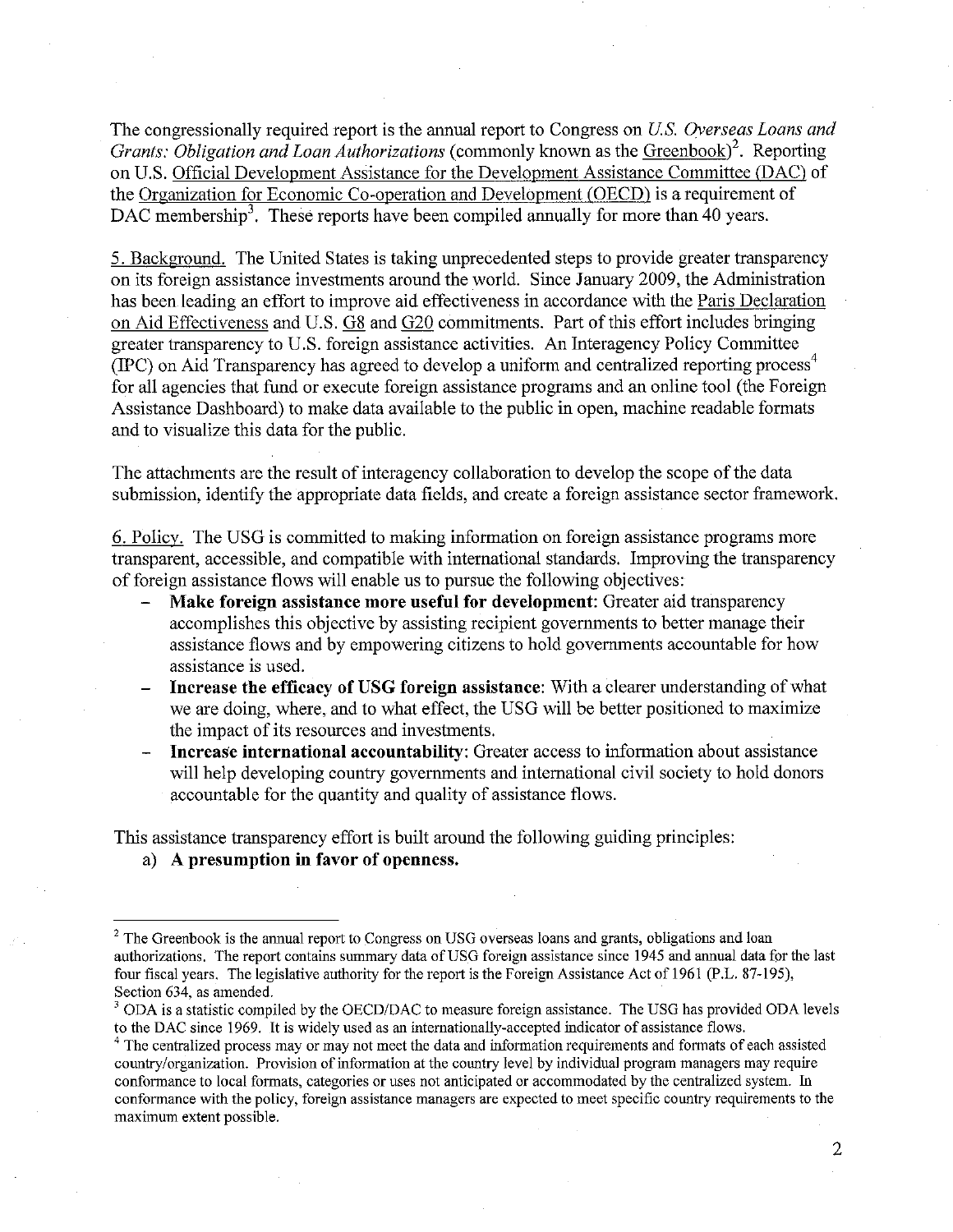- b) **An initial focus on the publication of existing data online in an open format** that can be retrieved, downloaded, indexed, and searched by commonly used web search applications. An open format is one that is platform independent and made available to the public without restrictions that would impede the re-use of that information.
- c) **Detail, Timeliness, and Quality:** Data should be published with the level of detail, quality, and speed needed to enhance government development planning and empower citizens to hold their govermnent accountable. This should include detail on where, when, on what, and to what effect (i.e. results) assistance is planned, obligated, and spent. Multi-year forward projections of this data should be included to the extent permitted by law and regulation. Any such data must be consistent with OMB out year budget projections.
- d) **Prioritization:** Agencies should prioritize high-value data, information that can be used to increase agency accountability and responsiveness, further the core mission of foreign assistance, or respond to need and demand as identified through public consultation.
- e) **Comprehensiveness and Comparability:** The USG should encourage maximum coverage and comparability across agencies, donors, countries, and types of assistance flows and should publish data in a common standard to ultimately enable global comparisons across data sets.
- f) **Accessibility:** The USG should encourage entrepreneurs and civil society organizations to visualize and package the data in ways that make it easy for non-experts to understand and use. The USG should also develop strategies for delivering the data in useful formats to partner governments.
- g) **Institutionalization:** The USG should institutionalize a process that facilitates the collection and dissemination of data on international assistance flows across agencies.

7. Coverage. All USG departments and agencies that fund or execute foreign assistance activities are subject to these reporting requirements and guidance. The head of each agency is responsible for determining what specific actions, if any, are required at the agency and/or subagency level to comply with the Guidance.

The following agencies have been identified as possessing a foreign assistance portfolio and are expected to respond. Additional agencies not listed below that fund or implement foreign assistance are also expected to report.

- 
- 
- 
- 
- Department of Energy Inter-America Foundation<br>
Department of Health and Human Millennium Challenge Cor Services – Peace Corps
- Department of Homeland Security U.S. African Development Foundation
- 
- Department of Justice Development
- 
- 
- Department of the Treasury Corporation
- Department of Agriculture Department of Transportation<br>- Department of Commerce Environmental Protection Age
	- $-$  Environmental Protection Agency
- Department of Defense Federal Trade Commission<br>
Department of Energy Inter-America Foundation
	-
	- Millennium Challenge Corporation
	-
	-

- Department of the Interior U.S. Agency for International
- Department of Labor U.S. Trade Development Agency
- Department of State  $-$  Overseas Private Investment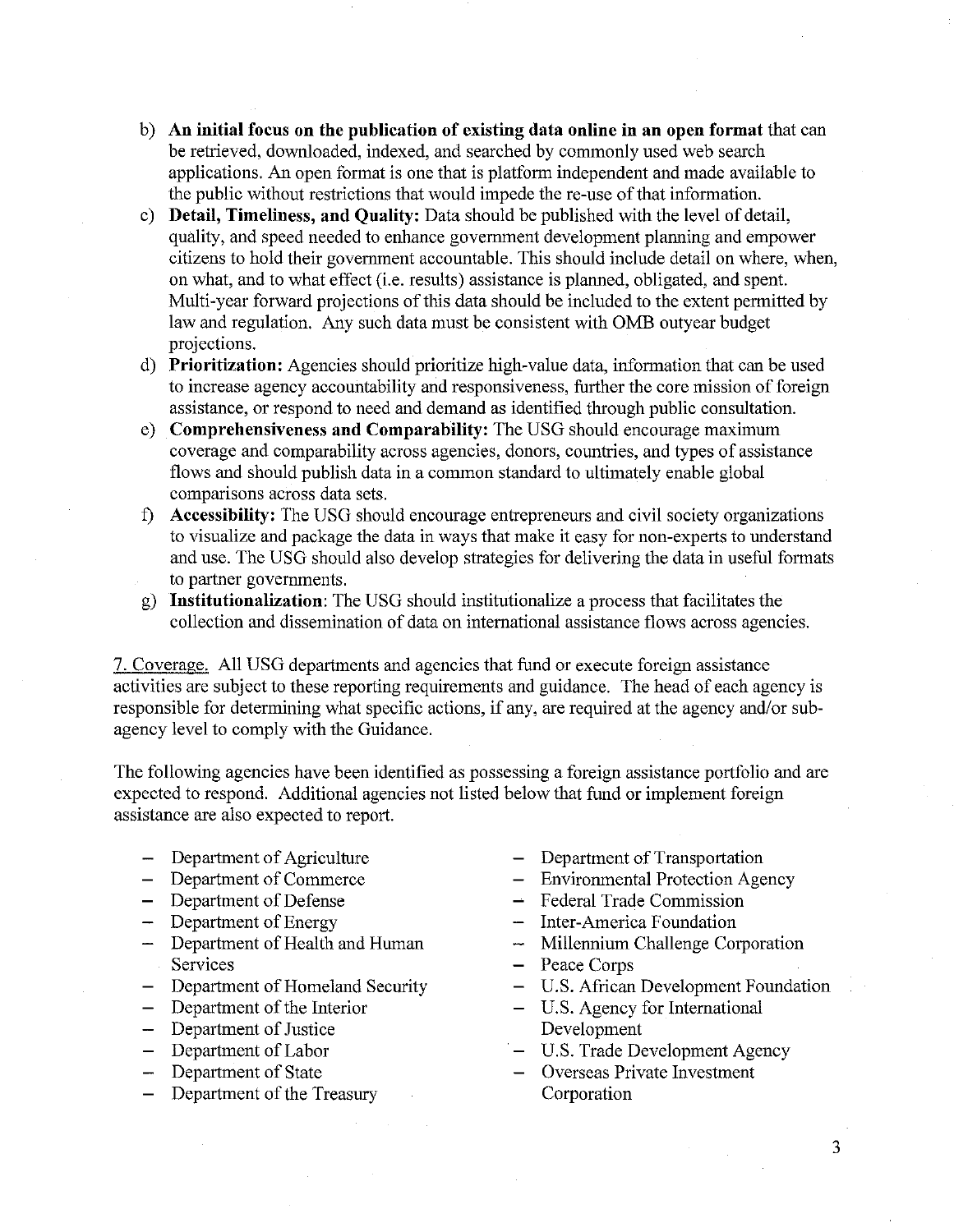Export-Import Bank of the United States

8. Scope. To meet the needs of multiple reporting requirements, the definition of foreign assistance is broad. Foreign assistance is defined as:

tangible or intangible resources (goods, services, and/or funds) provided by the USG to a foreign country or an international organization for the purpose of assistance to foreign entities or populations as authorized under the Foreign Assistance Act of 1961, as amended, or any other Act.

These resources include, but are not limited to, any training, service, or technical advice; any item of real, personal, or mixed property; any agricultural commodity; and United States dollars and any foreign currency owned by the USG. The scope of foreign assistance information reported by the USG is drawn largely from Section 634 the Foreign Assistance Act of 1961, as amended. As stated in the Act, assistance activities that are not explicitly authorized under the FAA as amended, but meet its definition of assistance are to be included in order to be consistent with historical collection and the spirit of the USG transparency efforts, and to capture fully the breadth of USG foreign assistance.

A core principle of the U.S. assistance transparency policy is a "presumption in favor of openness." However, there is recognition that the routine and regular availability of detailed information may at times undermine other USG priorities and interests.

For this reason, the following principled exceptions to the presumption in favor of openness are established:

- a) When public disclosure threatens national security interests;
- b) When public disclosure is likely to jeopardize the personal safety of U.S. personnel or recipients of U.S. resources;
- c) When public disclosure would interfere with the agency's ability to effectively discharge its ongoing responsibilities in foreign assistance activities;
- d) When there are legal constraints on the disclosure of business or proprietary information of non-governmental organizations, contractors, or private sector clients;
- e) When the laws or regulations of a recipient country apply to a bilateral agreement and restrict access to information; or
- f) When data reveal private information about individuals that must be kept confidential consistent with ethical guidelines and federal regulations.

When examining information that falls within these categories, USG agencies have sufficient flexibility to protect sensitive information from disclosure, on a case-by-case basis, in order to protect against potential harm while maintaining a strong presumption in favor of transparency. To ensure that these exceptions are rarely applied, and are used appropriately and consistent with the presumption of openness, agencies will maintain specific case-by-case justifications for all instances ofreliance on the principled exceptions established in this section. These justifications will be subject to review as necessary. The 2014 USAID, State/F, OMB, the National Security Staff (NSS), and the White House Office of Science and Technology Policy (OSTP) review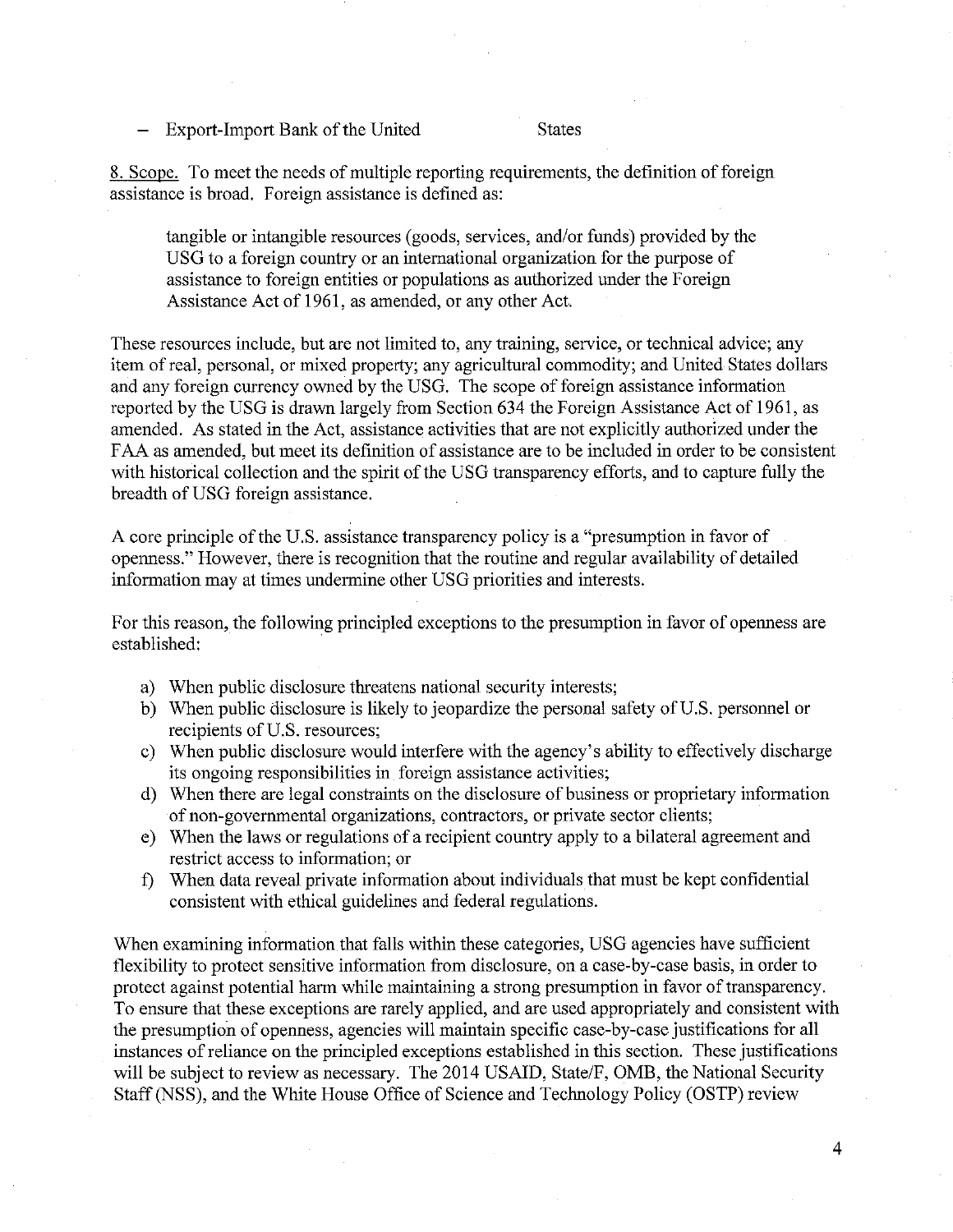process will include an examination of the agencies' reliance on these exceptions, and determine whether additional guidance is necessary and/or forthcoming.

Application of the principled exceptions should not affect the volume or quality of financial data reporting. All agencies will continue to report the data needed to fulfill the Greenbook and OECD/DAC reporting. These are financial data. The principled exceptions should not be applied for the purpose of reducing the amount of financial data needed to fulfill the Greenbook and OECD/DAC requirements.

9. Required Action. For the purpose of increasing transparency on foreign assistance activities, detailed budget, program, and financial information and data are required from all agencies managing or implementing foreign assistance.

- *Immediate:* All agencies will continue to report the data needed to fulfill the Greenbook and OECD/DAC reporting requirements. Only select agencies will be required to provide a greater level of infonnation and data beyond their previous reporting immediately.
- *<i>Transition:* An incremental, phased approach will be used to collect and publish detailed agency data on the Foreign Assistance Dashboard. The future data needs for the Dashboard are outlined in this bulletin to give agencies advance notice of the data that will be required for publication on the Foreign Assistance Dashboard.
- *On-Board:* Once an agency has begun reporting the data required for the Dashboard, the agency is expected to provide and update data on a quarterly basis thereafter, as required under the 2011 Action Plan for the Open Government Partnership.

Additional technical guidance can be found in Attachment 1.

#### a. Data Reporting

### (1) Content

(a) The data fields provided in Attachment 2, Tab 2 outline the data content required.

(b) Effective with the publication of this bulletin, all agencies must provide data for the Greenbook and OECD/DAC data fields as noted in Tab 1 of Attachment 2. (c) As required under Treasury Financial Manual Vol 1 Part 2 Chapter 4500, agencies will continue to report to the Foreign Credit Reporting System which will be cross-walked by the Dashboard Team to the Loan data fields as noted in Tab 3 of Attachment 2.

(d) Agencies will be required to work with the Dashboard team to provide, to the extent possible, the additional data fields for the Dashboard outlined in Tab 2 of Attachment 2 according to the order outlined in Attachment 1.

(e) Agencies choosing not to report data due to an applicable principled exception (outlined in Section 8 of this Bulletin) are expected to submit to NSS and OMB a statement regarding the justification and the applicable principled exception when submitting the Dashboard data set to the Dashboard team. (f) Agencies may also submit their data using the IA TI specification

(http://iatistandard.org/). Agencies are required to use definitions, methods, and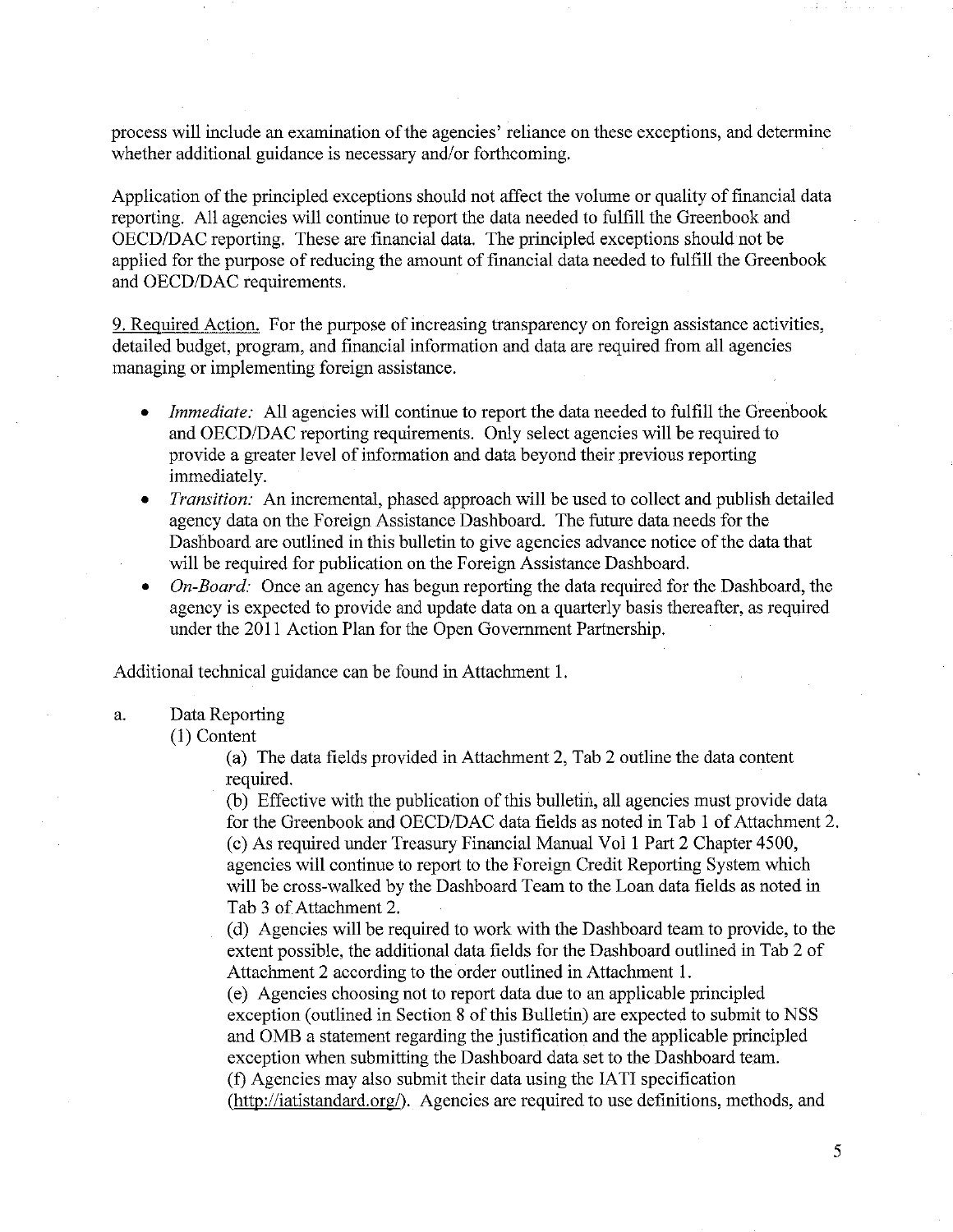procedures identical to those used by the Dashboard in crosswalking and converting data from the Dashboard to IA TI. Consistent with Paragraph 10, Data Quality, the Dashboard will pass agency-formatted data to IATI with no alterations, provided that the agency and Dashboard crosswalks are identical.

(2) Format

(a) All agencies may initially submit their data in either XML or Excel. Over time, data submissions should be transitioned to XML.

(b) Each agency will upload its data set to a dedicated data server. Server access and location information will be provided to the agency points of contact.

(3) Frequency

(a) All agencies may provide data for the Greenbook and OECD/DAC data fields (Attachment 2, Tab I) on a quarterly basis, but must provide these data at least once a year as stated in Section 3 until the broader set of data in Attachment 2, Tab 2 is required.

(b) When the Foreign Assistance Dashboard team, in cooperation with the agency in question, makes the determination as outlined in Attachment 1 to publish an agency's data on the Dashboard, the agency will provide detailed data updates on a quarterly basis.

(c) The agency's initial data and any subsequent updates will be posted to the Dashboard at regular intervals in accordance with a process and schedule published by the Dashboard team.

### b. Foreign Assistance Dashboard Agency Narratives

(1) Agency Information

(a) For each agency overview page on the Foreign Assistance Dashboard, agencies must provide a brief description of the role(s) they fulfill in funding or implementing foreign assistance. This information will be submitted in conjunction with the initial data for the Foreign Assistance Dashboard and may be updated as appropriate.

(2) Budget Process Descriptions

(a) For the budget process overview page on the Foreign Assistance Dashboard, agencies may provide a brief description of their unique budget process as explanation to the public. This information will be submitted in conjunction with the initial data for the Foreign Assistance Dashboard.

(3) Other Supplemental Narratives

(a) For other supplemental pages on the Foreign Assistance Dashboard, agencies may provide additional information, such as Frequently Asked Questions, data explanations, terminology definitions, and other clarifying information. This information may be submitted at any time after the Dashboard team begins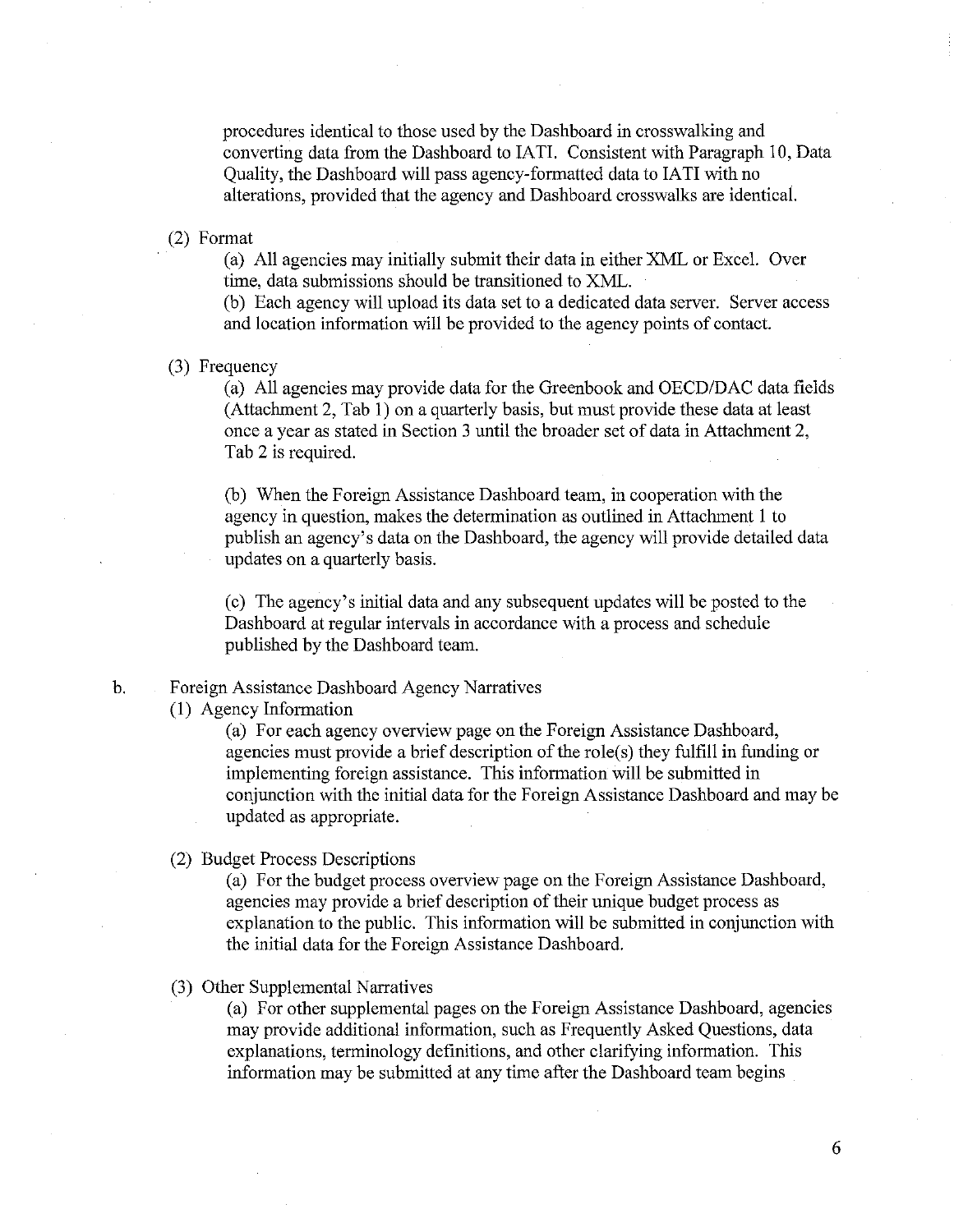consultations with the agency, and may be updated at any time in accordance with a process and schedule published by the Dashboard team.

#### c. Data Submission:

(1) All data submissions will be uploaded to a dedicated data server. More detailed server access and location information will be provided to the agency points of contact.

### d. Agency Points of Contact (POC)

(I) Data Coordination

(a) Each agency must designate a POC who will be available to coordinate and correct any data issues identified by the Department of State or USAID. Agencies are requested to appoint individuals knowledgeable of the foreign assistance activities performed by the Agency, familiar with the Agency's transparency and Open Government policies, and of sufficient authority to coordinate data collection and other matters across the Agency. The following information must be provided with each required data submission: Name, Position, Agency, E-mail address, and Telephone number.

(b) Designation of a POC does not exclude or supersede technical contacts established between the Department of State, USAID, or its respective contractors and individuals in sub-units of each Department or Agency.

(c) Initial agency data sets will not be made public until the POC clears on the representation of the agency data on the Dashboard. For future data set submissions, the submission of data constitutes clearance.

(d) Annual Meeting: The Office of Management and Budget will convene a meeting of agency POCs in January of each year to review changes affecting submission and to confirm the identification of the POCs for each agency.

#### (2) Public Relations

(a) Each agency must designate a point of contact that will be available to answer any public inquiries submitted to USAID for the Greenbook or OECD/DAC reports or to the Department of State regarding the Foreign Assistance Dashboard. This POC can be an individual, a public inquiry contact e-mail, a web page or other tasked with responding to such inquiries in a timely manner. The identifying information on this POC is due upon submission of initial financial data for the Greenbook and OECD/DAC reporting.

### e. Data Review and Presentation

(1) Greenbook and OECD/DAC Reports

(a) The data that fulfills the Greenbook and OECD/DAC data fields as listed in Tab I of Attachment 2 will be used by USAID to compile the Greenbook and OECDIDAC reports annually on behalf of the USG.

(b) USAID will continue to be the lead agency in verifying the data and assembling these reports.

(2) The Foreign Assistance Dashboard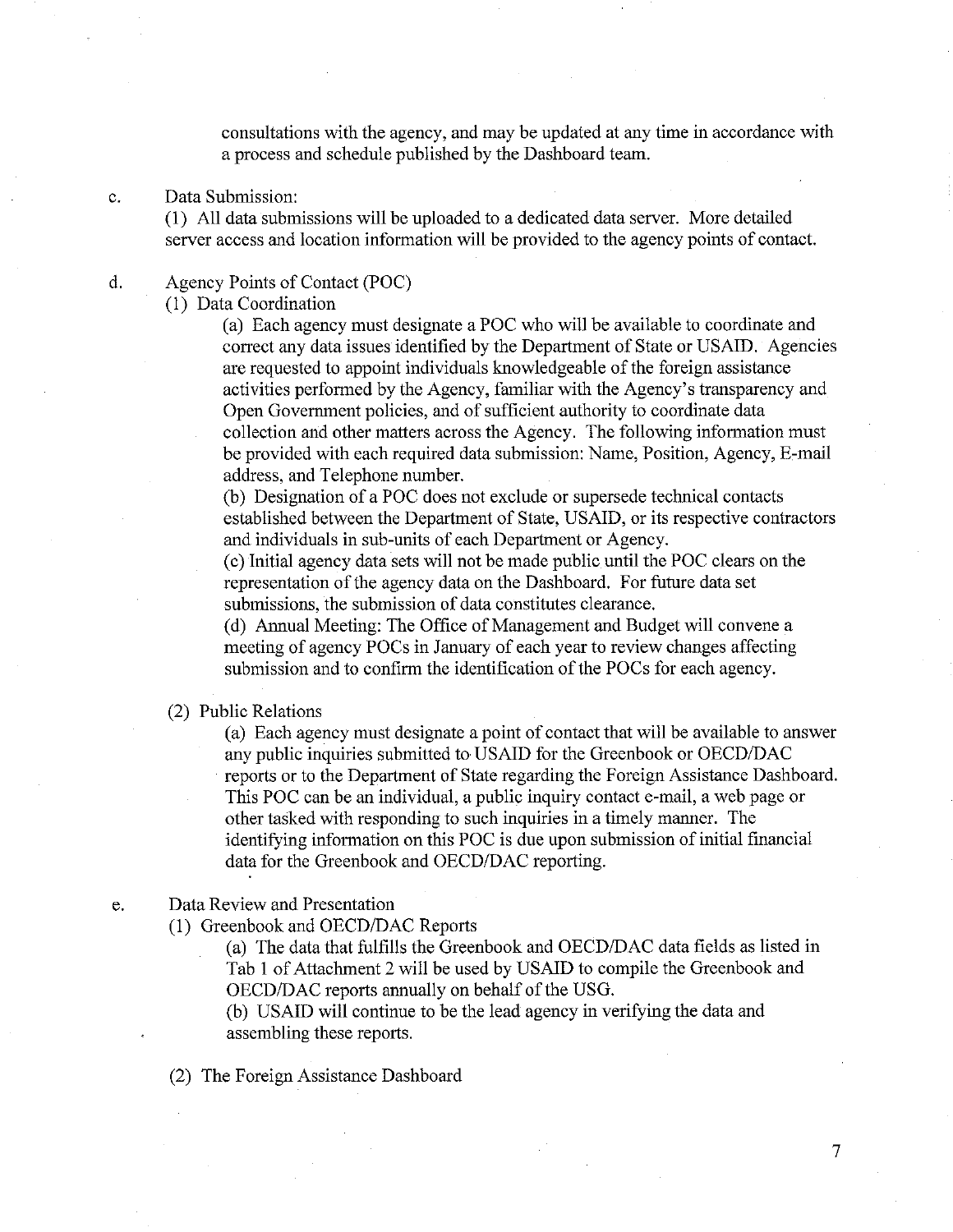(a) When submitted, the Department of State will use the detailed agency data (the Dashboard data fields in Tab 2 of Attachment 2) to populate the Dashboard and select fields will be used to provide the contextual visualizations.

(b) The Department of State will continue to be the lead agency in implementing the Dashboard.

(3) International Aid Transparency Initiative

For as long as the Department of State will continue to be the lead agency in implementing the Dashboard,

(a) The Department of State has sole responsibility for communicating to the IAT! Registry on behalf of the U.S. Government.

(b) The Department of State has the responsibility of posting U.S. Government data officially crosswalked to the IATI format on the Dashboard website.

### f. Agency Statements of Plan and Timeline

Once an agency begins publishing data on the Dashboard, the agency will be expected to improve its capacity to report the required information over subsequent reporting cycles. Agencies are required to provide an update to OMB on a semi-annual basis on the data fields they are able to identify for their foreign assistance portfolio and on plans to enable future reporting on the complete list of applicable data fields. These plans should be specific, but brief, and could include a timeline of when the agency will provide unreported data fields and a description and timeline of any planned enhancements to IT systems that will improve the agency's ability to report data, integrate the reporting process for ,data elements that are sourced from disparate systems, or increase the automation of the reporting process.

#### 10. Data Ouality.

Agencies are responsible for the accuracy and completeness of data provided. Data will be considered ready for publication on the Foreign Assistance Dashboard following quarterly submission.

For the financial data published in the Greenbook and OECD/DAC reports, USAID will initially maintain a verification process until an agency has demonstrated internal capacity to ensure data qUality. For relevant agencies, USAID will identify agency-specific discrepancies and request each agency to make the necessary changes or provide a rationale for retaining the original data. The agency-adjusted verified data will be used in the Greenbook and OECD/DAC reporting. In addition, an agency's data published on the Dashboard will be refreshed at the end of each Calendar Year using the agency-adjusted verified data to ensure consistency in published information across various reports.

For data crosswalked at agency-level to the IATI standard, the Dashboard team will review the agency submission to verify its consistency with the definitions, methods, and procedures used by the Dashboard for the USG IATI report. The Dashboard team will identify agency-specific discrepancies in the crosswalk for the agency to change to maintain one consistent and identical USG IATI report.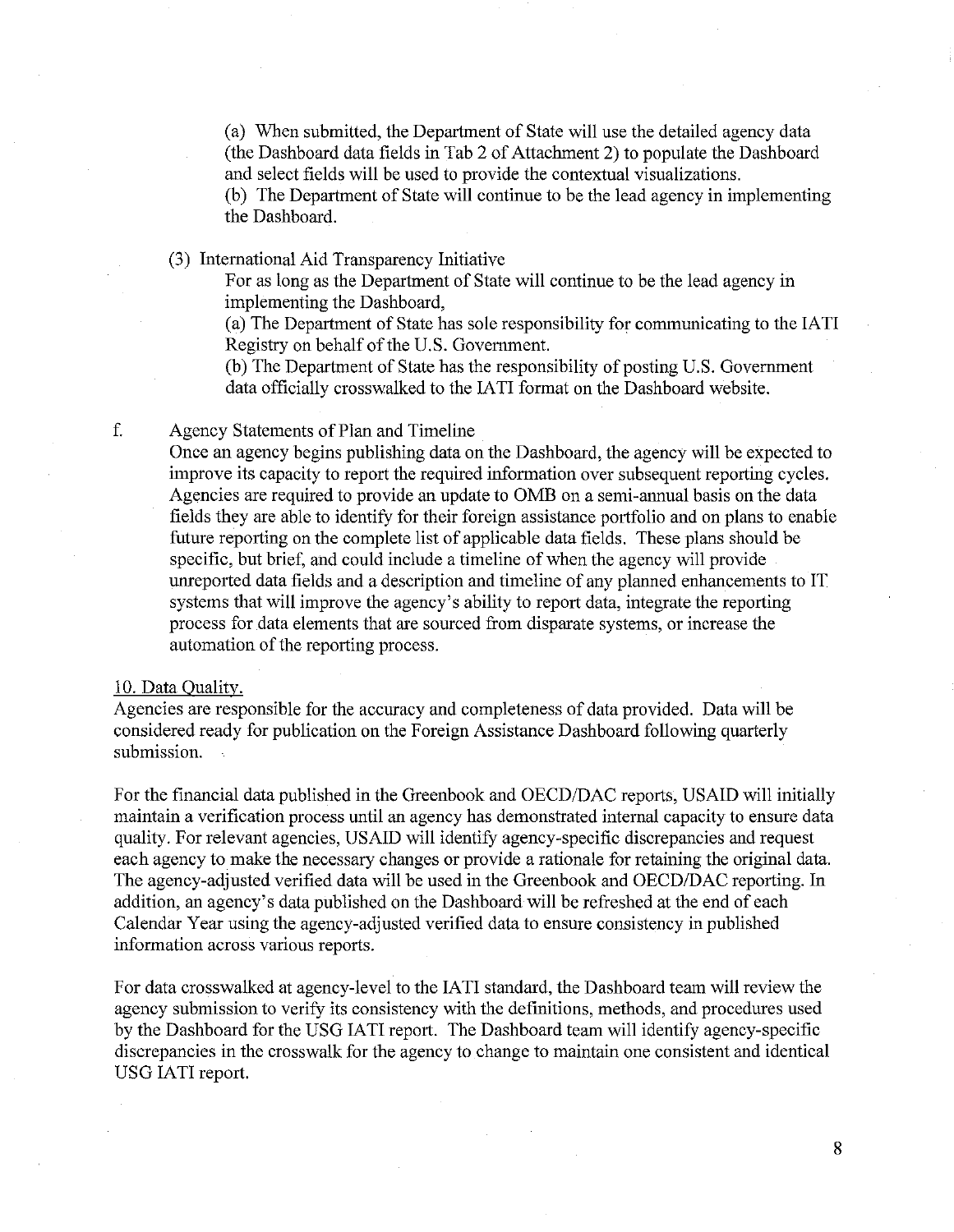In 2014, USAID, State/F, OMB, NSS, and OSTP will undertake a review of the first two years' experience to assess whether agencies on the Dashboard have demonstrated sufficient internal data quality control to graduate from the USAID verification process, or whether USAID should continue verification for another time period to be specified as an outcome of the 2014 review.

II. Future Data Requirements. The Dashboard data fields in Attachment 2 are an initial set of required data points. Additional information may be required in future data calls. The interagency will review requests to include project-level data, performance measurements, procurement documentation, location-specific geo-tagging, and requirements generated by changes in law, international commitments, or policy. Guidance regarding this data will be included in updates of this Bulletin.

12.0MB Responsibilities. OMB, in conjunction with NSS, will monitor agency responses to the Bulletin and both offices will work with OSTP, State, and USAID in the 2014 review process.

13. Information Contact. Further information may be obtained from the International Affairs Division at OMB by dialing 395-4770. The Foreign Assistance Dashboard team can also be reached at ForeignAssistanceWeb@state.gov. The *OECD/DAC* and Greenbook team can be reached at USaiddata@usaid.gov.

 $-$ J $\gamma$ Ari $V$ ,  $\Box$ 

Jeffrey D. Zients Deputy Director for Management

### Attachments

Attachment I: Implementing Guidance for Reporting Foreign Assistance Data *This attachment provides instructions and guidelines for all USG agencies to follow in order to collect and submit the foreign assistance data outlined in this Bulletin.*  Attachment 2: Foreign Assistance Data Fields and Definitions

*This attachment provides a detailed list ofthe requested data fields and accompanying definitions. The Excel workbook provides three worksheets:* 1) *Greenbook and OECDIDAC Data Fields* 2) *Dashboard Data Fields, and* 3) *Loan Data Fields.* 

Attachment 3: Foreign Assistance Sector Framework

*This attachment provides a listing ofthe categories and sectors used for assigning foreign assistance funds.*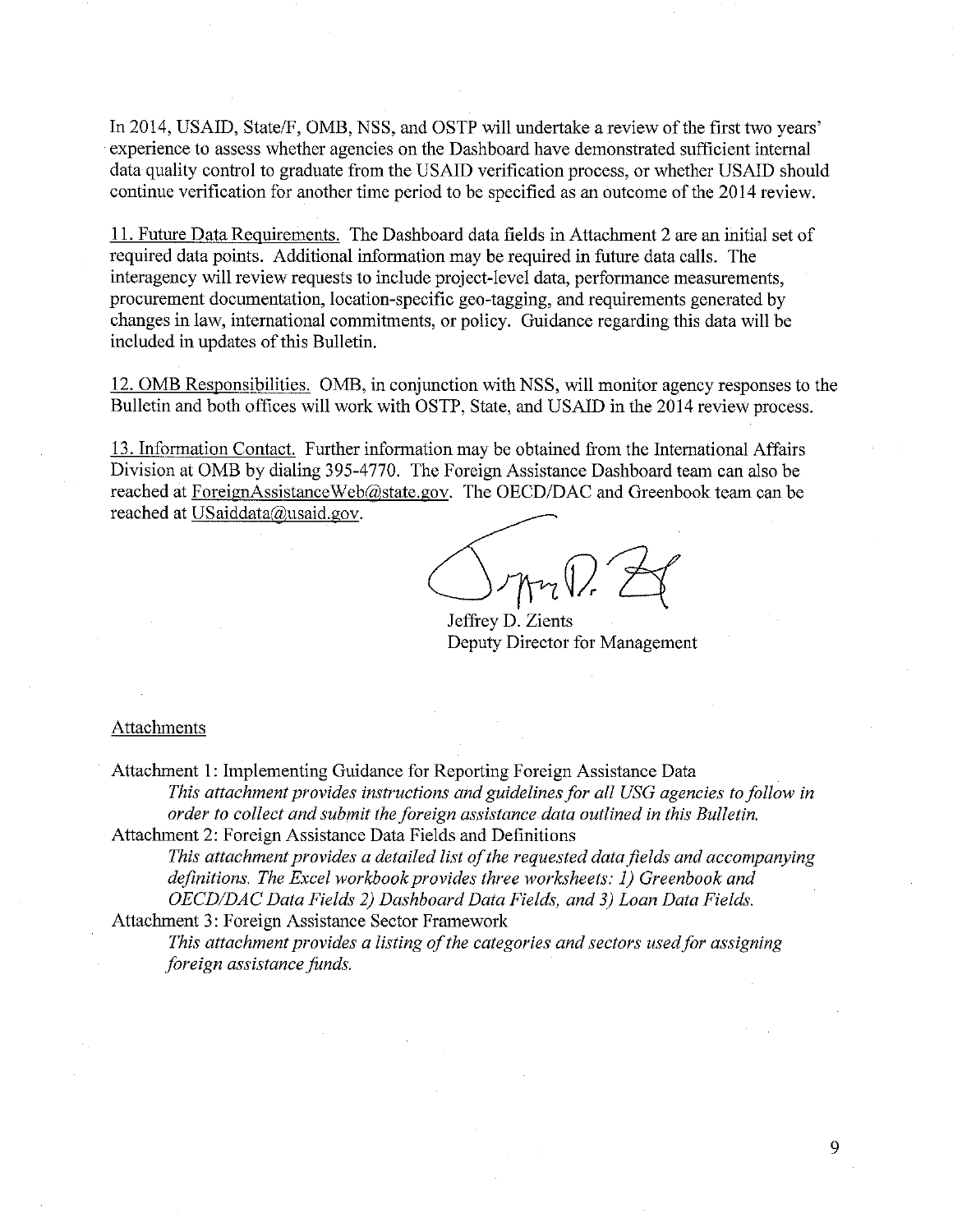Attachment 1

# **Implementing Guidance** for Reporting Foreign Assistance Data

## Contents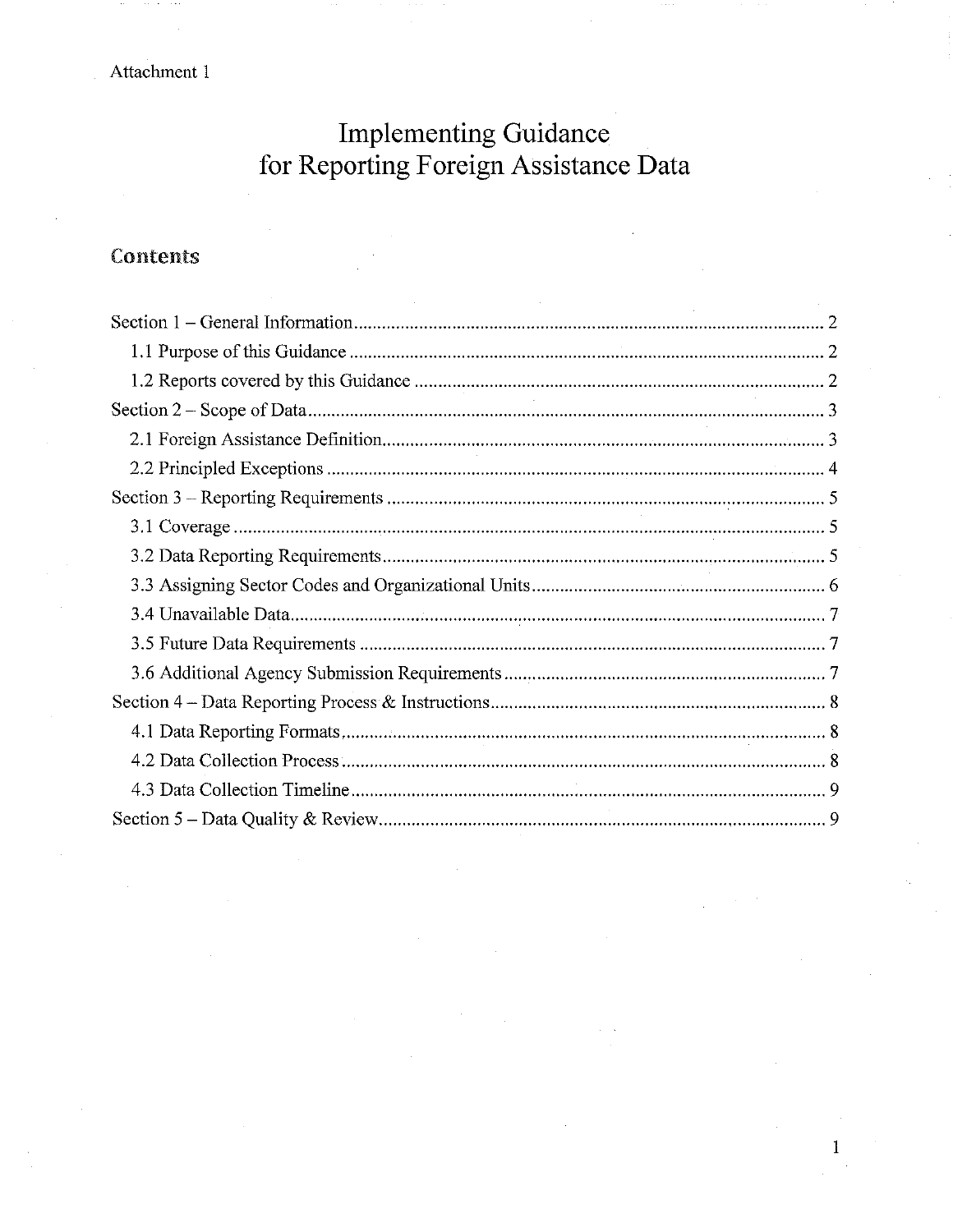### Section 1 - General Information

### 1.1 Purpose of this Guidance

The purpose of this guidance is to provide instructions and guidelines for all U.S. Government (USG) agencies to follow in order to collect and provide foreign assistance data to meet the USG's reporting mandates and transparency goals. The guidance outlines the overall reporting requirements, the reporting process, and guidelines regarding specific data issues. More specifically the guidance covers:

- The scope of the data call and its applicability across agencies;
- The process and format for data submission;
- Agency responsibilities for data submission and quality control; and
- Specific data issues to be addressed by each agency.

If you have questions about either the type of data requested or the level of detail available in the financial system of your agency please contact the International Affairs Division at OMB for assistance.

### 1.2 Reports covered by this Guidance

To provide an efficient means for agencies to report data to fulfill multiple reporting requirements, the data collected will be used to feed at least three reporting requirements - the annual report to Congress on *Us. Overseas Loans and Grants: Obligation and Loan Authorizations* (commonly known as the Greenbook), the annual Official Development Assistance report for the Organization for Economic Co-operation and Development's Development Assistance Committee (OECD/DAC), and the Foreign Assistance Dashboard (www.ForeignAssistance.gov). Each of the three reports uses some, but not all, of the data elements outlined in Attachment 2. Other, ad hoc reports, as well as emerging reporting requirements, such as the G8 *Accountability Report,* will draw from the data provided.

In addition to these reports, data provided to the Foreign Assistance Dashboard will be used to meet U.S. commitments for publishing data in the International Aid Transparency Initiative (IATI) data format.

At this time no other reporting requirements are covered by this guidance, nor are agencies exempt from any additional reporting requirements as a result of this guidance. To continue to streamline foreign assistance reporting, agencies are encouraged to identify additional reporting requirements that could be considered for inclusion in future data calls.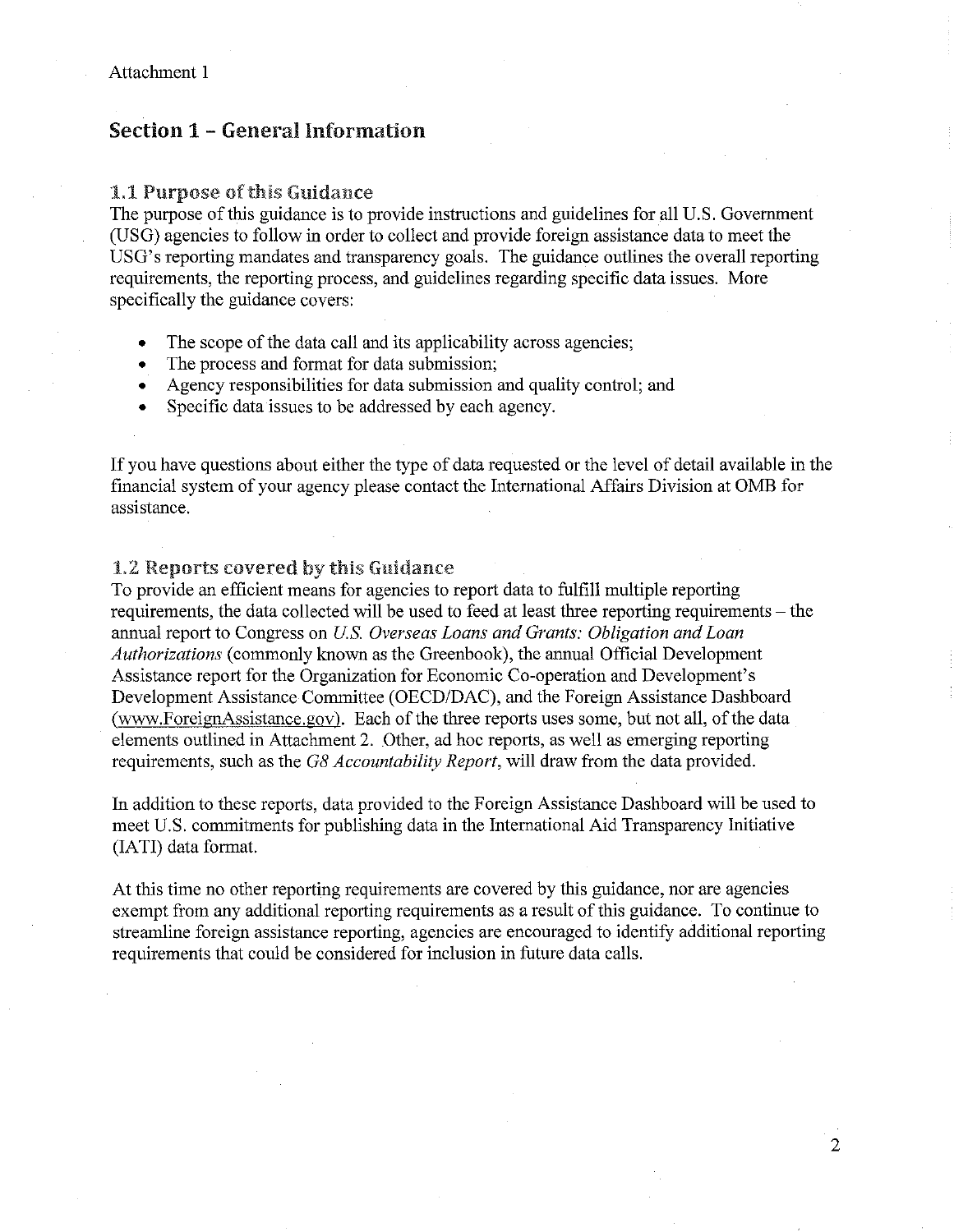### Section 2 - Scope of Data

### 2.1 Foreign Assistance Definition

This document defines the scope of USG foreign assistance for the purpose of developing a standard reporting format for foreign assistance investments to be included in a variety of reports. See Section 1.2 for more information on the reporting fulfilled by this data collection.

For the purpose of collecting the information needed to produce each of these reports, this bulletin defines foreign assistance as:

tangible or intangible resources (goods, services, and/or funds) provided by the USG to a foreign country or an international organization for the purpose of assistance to foreign entities or populations as authorized under the Foreign Assistance Act of 1961, as amended, or any other Act.

These resources include, but are not limited to, any training, service, or technical advice; any item of real, personal, or mixed property; any agricultural commodity; and United States dollars and any foreign currency owned by the USG. The scope of foreign assistance information reported by the USG is drawn largely from Section 634 the Foreign Assistance Act of 1961, as amended. As stated in the Act, assistance activities that are not explicitly authorized under the FAA as amended, but meet its definition of assistance are to be included in order to be consistent with historical collection and the spirit of the USG transparency efforts, and to capture fully the breadth of USG foreign assistance.

To capture fully the breadth of U.S. foreign assistance activities, reporting will include the following types of activities, regardless of their source appropriation:

- Grants benefiting foreign entities that consist of funding, commodities, or real or personal property;
- Contracts or cooperative agreements for foreign assistance programs, such as food aid and commodity purchases, infrastructure construction, training and scholarships, and small-enterprise loans;
- Security sector financed infrastructure projects and military articles, including supported technical services;
- Technical assistance provided by USG officials or designated representatives, including training, services, or technical advice to foreign entities;
- Direct loans or credit to foreign countries:
- Debt relief:
- Contributions to international organizations and multilateral development banks (excluding the International Monetary Fund and North American Development Bank); and
- Other implementing mechanisms that contribute to building foreign capacity not identified above.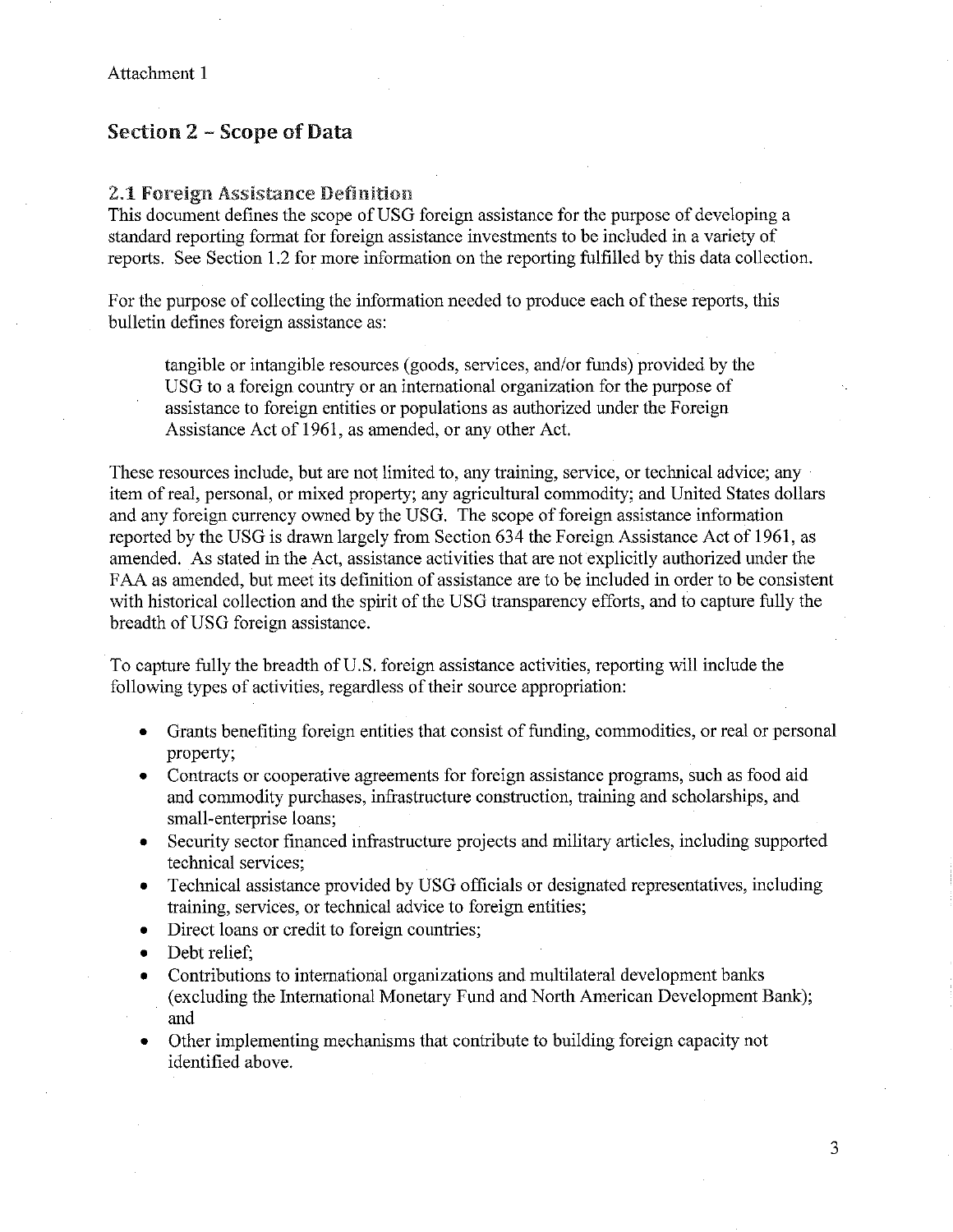### 2.2 Principled Exceptions

A core principle of the U.S. assistance transparency policy is a "presumption in favor of openness." However, there is recognition that the routine and regular availability of detailed information may at times undermine other USG priorities and interests.

For this reason, the following principled exceptions to the presumption in favor of openness are established:

- a) When public disclosure threatens national security interests;
- b) When public disclosure is likely to jeopardize the personal safety of U.S. personnel or recipients of U.S. resources;
- c) When public disclosure would interfere with the agency's ability to effectively discharge its ongoing responsibilities in foreign assistance activities;
- d) When there are legal constraints on the disclosure of business or proprietary information of non-governmental organizations, contractors, or private sector clients;
- e) When the laws or regulations of a recipient country apply to a bilateral agreement and restrict access to information; or
- f) When data reveal private information about individuals that must be kept confidential consistent with ethical guidelines and federal regulations.

When examining information that falls within these categories, USG agencies have sufficient flexibility to protect sensitive information from disclosure, on a case-by-case basis, in order to protect against potential harm while maintaining a strong presumption in favor of transparency. To ensure that these exceptions are rarely applied, and are used appropriately and consistent with the presumption of openness, agencies will maintain specific case-by-case justifications for all instances of reliance on the principled exceptions established in this section. These justifications will be subject to review as necessary. The 2014 USAID, State/F, OMB, the National Security Staff (NSS), and the White House Office of Science and Technology Policy (OSTP) review process will include an examination of the agencies' reliance on these exceptions, and determine whether additional guidance is necessary and/or forthcoming.

Information that is excepted from routine and regular availability under the preceding principles may nevertheless be required to be released under the Freedom of Information Act.

Application of the principled exceptions should not affect the volume or quality of financial data reporting. All agencies will continue to report the data needed to fulfill the Greenbook and OECD/DAC reporting. These are financial data. The principled exceptions should not be applied for the purpose of reducing the amount of financial data needed to fulfill the Greenbook and OECD/DAC requirements.

Agencies choosing not to report data due to an applicable principled exception (outlined in Section 8 of this Bulletin) are expected to submit to NSS and OMB a statement regarding the justification and the applicable principled exception when submitting the Dashboard data set to the Dashboard team.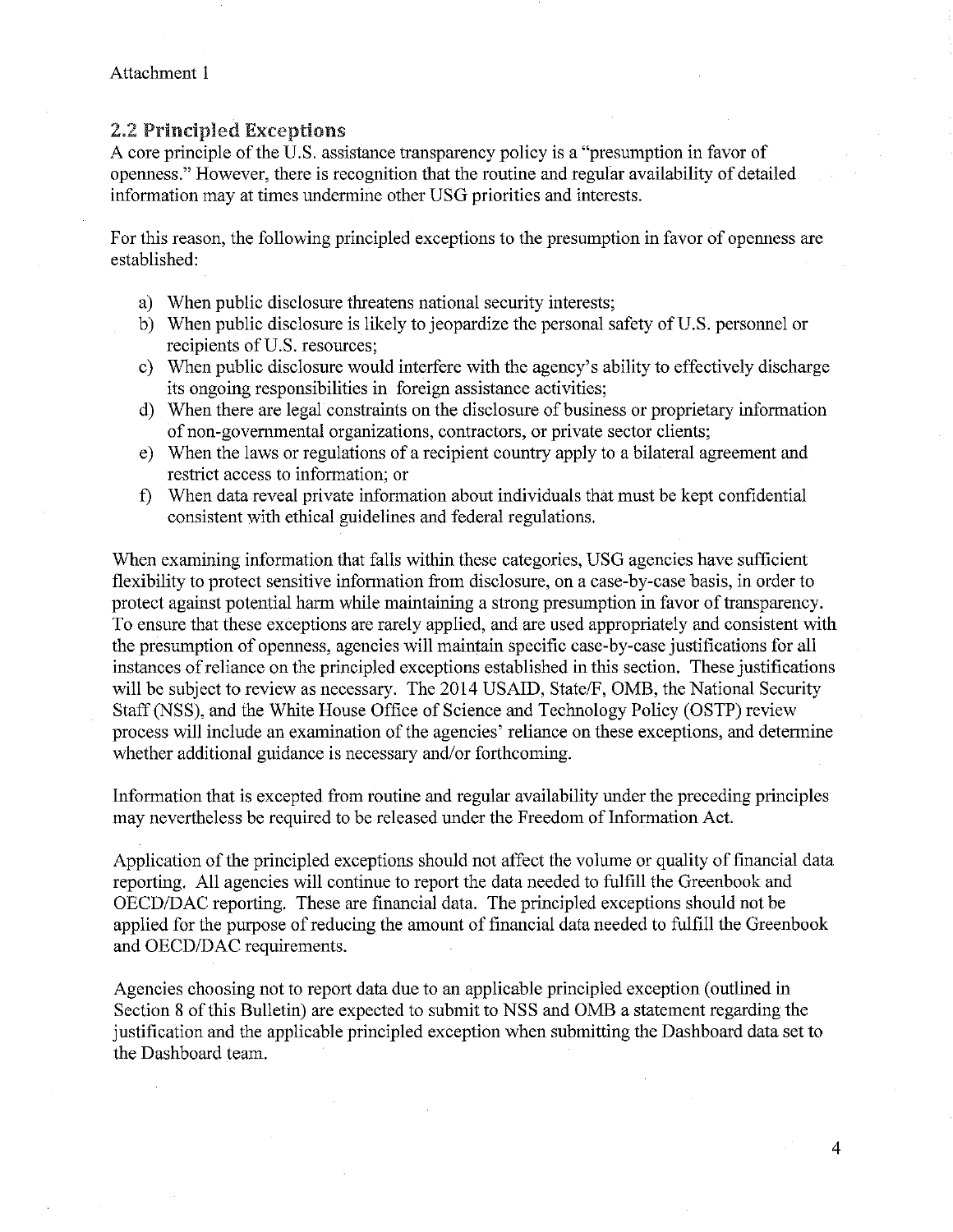### Section 3 - Reporting Requirements

### 3.1 Coverage

All USG departments and agencies that fund or execute foreign assistance activities are subject to these reporting requirements and guidance. The head of each agency is responsible for determining what specific actions, if any, are required at the agency and/or sub-agency level to comply with the guidance.

The following agencies have been identified as possessing a foreign assistance portfolio and are expected to respond. Additional agencies not listed below that fund or implement foreign assistance are also expected to report.

- Department of Agriculture
- Department of Commerce
- Department of Defense
- Department of Energy
- Department of Health and Human **Services**
- Department of Homeland Security
- Department of the Interior
- Department of Justice
- Department of Labor
- Department of State
- Department of the Treasury
- Department of Transportation
- **Environmental Protection Agency**
- Export-Import Bank of the United States
- **Federal Trade Commission**
- Inter-America Foundation
- Millennium Challenge Corporation
- Overseas Private Investment Corporation
- Peace Corps
- U.S. African Development Foundation
- U.S. Agency for International Development
- **U.S. Trade Development Agency**

### 3.2 Data Reporting Requirements

To fulfill the commitment outlined by the Open Govermnent Directive M-lO-06 and in accordance with the Paris Declaration on Aid Effectiveness and U.S. G8 and G20 commitments, this guidance described the increased level of detail on foreign assistance activities that agencies must report.

As part of this data call, agencies must report the data required to develop the Greenbook and OECD/DAC reports (identified in Tab 1 of Attachment 2). When an agency is contacted by the Foreign Assistance Dashboard team as outlined below, the agency must work to provide the additional data fields for publication on the Dashboard (identified in Tab 2 of Attachment 2). As agency data is published to the Dashboard, agencies will be expected to provide regular, quarterly updates to its data set.

Agencies will be incorporated into the Dashboard in a systematic and incremental way. The Dashboard team will work with individual agencies to collect and publish the remaining Dashboard data fields. Below is the proposed order in which agencies will initiate the Dashboard data process. The prioritization of agencies for onboarding reflects the relative size of that agency's foreign assistance portfolio.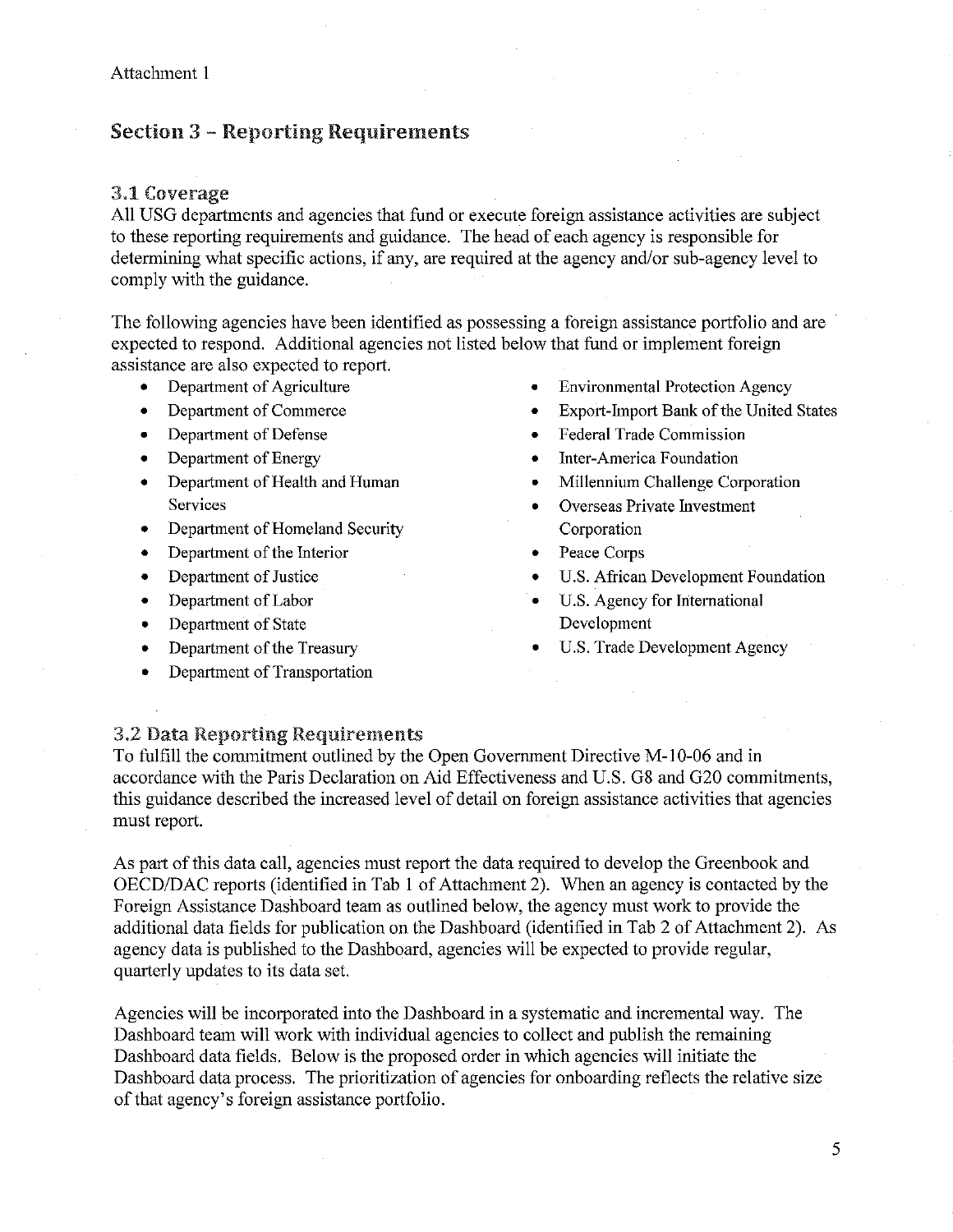- Millennium Challenge Corporation
- u.s. Agency for International Development
- Department of the Treasury
- Department of Defense
- Department of State
- Department of Agriculture
- Department of Health and Human Services
- Inter-American Foundation
- African Development Fund
- Peace Corps
- U.S. Trade Development Agency
- Overseas Private Investment Corporation
- Export-Import Bank of the United States
- Department of Homeland Security
- Department of Justice
- Department of Labor
- Department of Energy
- Department of Commerce
- Department of the Interior
- Department of Transportation
- Environmental Protection Agency
- Federal Trade Commission

As required under Treasury Financial Manual Vol I Part 2 Chapter 4500, agencies will continue to report to the Foreign Credit Reporting System which will be cross-walked by the Dashboard Team to the Loan data fields as noted in Tab 3 of Attachment 2.

### 3.3 Assigning Sector Codes and Organizational Units

Foreign assistance reporting methodologies are often based on describing funds by where they will be used and the purposes for which they will be used. All three reports that use the data collected through this data call rely on these classifications. Consequently, agencies must assign at a minimum Organizational Unit (OU) and Sector codes at each applicable level, with the possible exception of the Request and Appropriation level. Agencies that do not request or receive appropriations at the OU or Sector level, may omit these codes at the Request and Appropriation level.

An OU is defined as a country-specific overseas post, a regional office that provides support that crosses geographic boundaries, or a functional office that manages sector specific or global programs. The OU is the managing USG entity within an agency.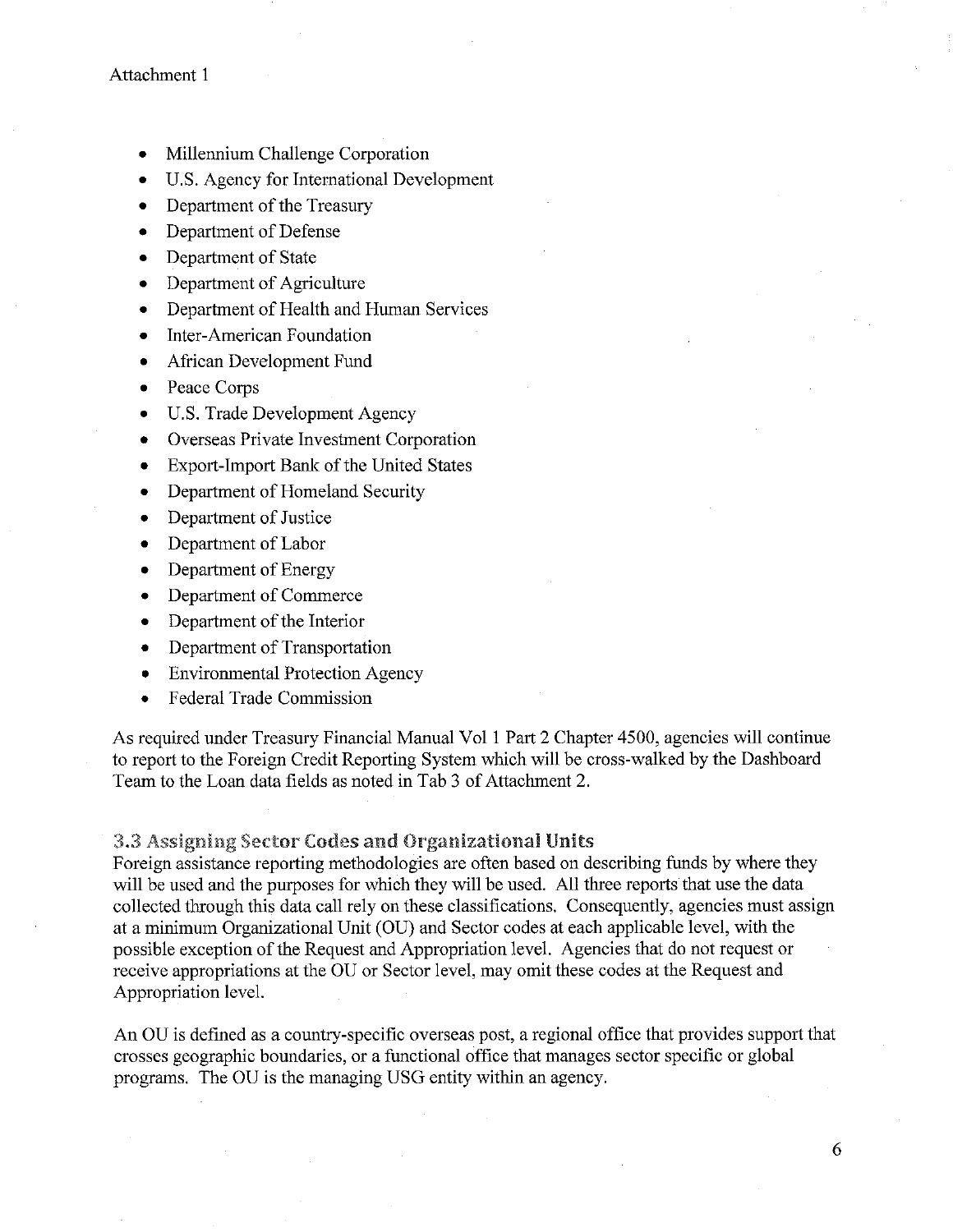### Attachment I

All data must also be classified into one of several distinct sectors that describe what the activity does and enables the aggregation, comparison, and analysis of data without double counting. The Foreign Assistance Framework of Categories and Sectors provides the high-level classification of the type of work that the activity is achieving (Attachment 3).

### 3.4 Unavailable

It is recognized that not all agencies collect all of these data elements as part of their business processes at the current time; however, every agency will be expected to improve its capacity to report the required information over subsequent reporting cycles.

Once an agency begins publishing data on the Dashboard, the agency will be expected to improve its capacity to report the required information over subsequent reporting cycles. Agencies are required to provide an update to OMB on a semi-annual basis on the data fields they are able to identify for their foreign assistance portfolio and on plans to enable future reporting on the complete list of applicable data fields. These plans should be specific, but brief, and could include a timeline of when the agency will provide unreported data fields and a description and timeline of any planned enhancements to IT systems that will improve the agency's ability to report data, integrate the reporting process for data elements that are sourced from disparate systems, or increase the automation of the reporting process.

### **3.5 Future Data Requirements**

Future data calls may include additional data elements that seek to make the data more robust and provide greater transparency into how U.S. funds are spent and the effectiveness of our activities. Although not required in the current Dashboard data fields (Tab 2 of Attachment 2), agencies are advised that in the future they may be required to:

- Provide more robust purpose statements for each activity;
- Include location-specific data at the activity level;
- Incorporate a "project" identifier that classifies individual activities;
- Provide select procurement data or make public select procurement documents; and
- Make performance metrics or documents available.

#### 3.6 Additional Agency Submission Requirements

In its first Foreign Assistance Dashboard data submission, each agency must provide a brief description of its role in funding or implementing foreign assistance activities for its agencyspecific page on the Dashboard. Agencies also have the opportunity to provide additional information regarding their unique budget processes, frequently asked questions, terminology definitions, data clarifications, and any other supplemental information that will aid the public in better understanding and interpreting the agency's information, including links to its website.

Agencies must provide a Data Point of Contact (POC) for the purpose of coordinating and correcting any data issues that are identified by the Department of State or USAID in the course of publishing the data to the Dashboard, or in the creation of the Greenbook or OECD/DAC reports. Agencies must also provide a Public Relations POC who will be available to answer any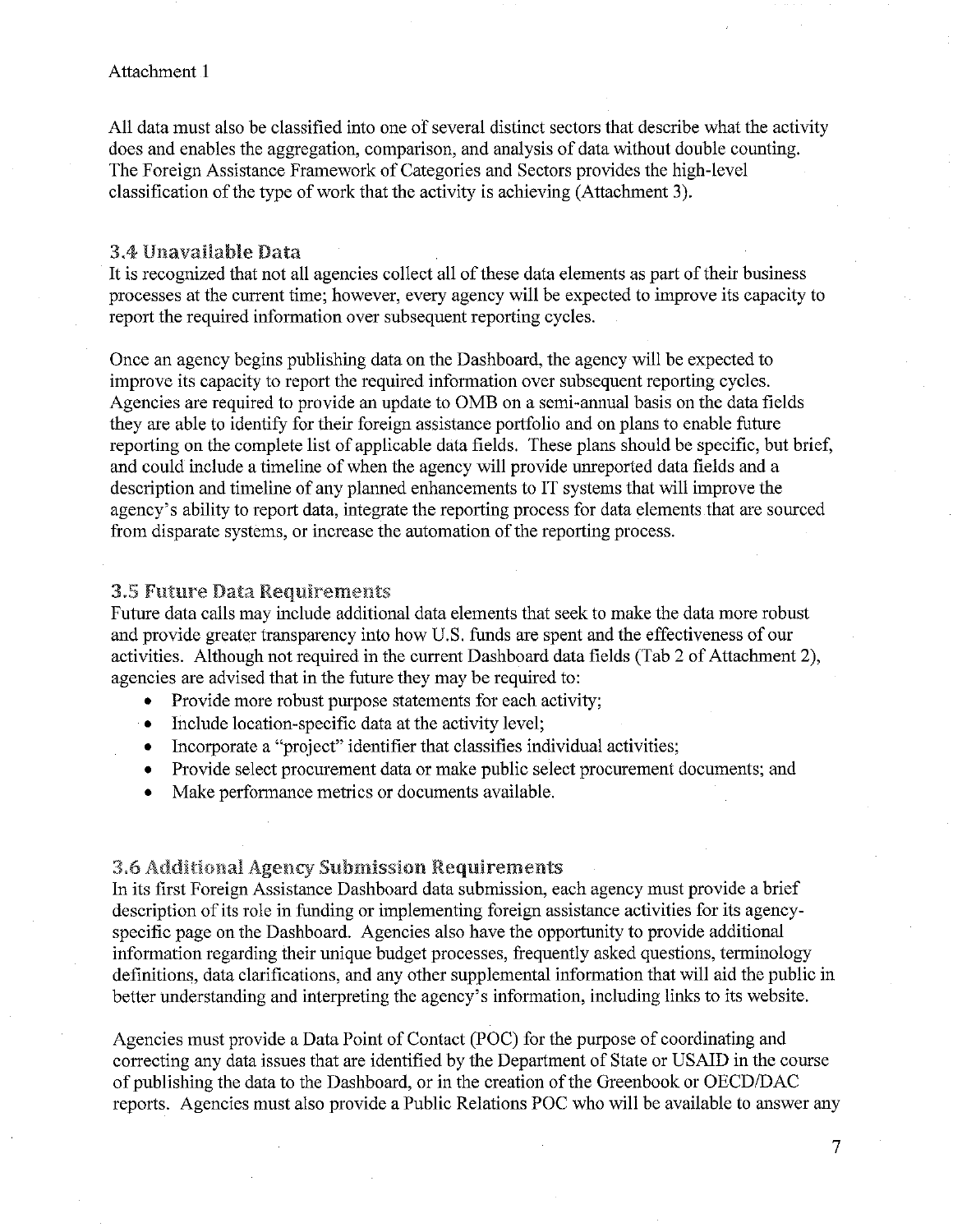#### Attachment 1

questions from the general public regarding the data. This POC can be an inclividual, a public inquiry contact e-mail, a web page or other tasked with responding to such inquiries in a timely manner. The identifying information on this POC is due upon submission of initial financial data for the Greenbook and OECD/DAC reporting. Designation of a POC does not exclude or supersede technical contacts established between the Department of State, USAID, or its respective contractors and individuals in sub-units of each Department or Agency.

### Section 4 - Data Reporting Process & Instructions

### 4.1 Data Reporting Formats

Agencies will be provided a data submission template to assist in collecting agency information or for submitting data. All agencies may initially submit their data in either XML or Excel. Over time, data submissions should be submitted in XML formats. Agencies must ensure that individual data fields are clearly labeled and match the requested format

In addition, agencies may also submit their data using the IATI specification (http://iatistandard.org/). Agencies are required to use definitions, methods, and procedures identical to those used by the Dashboard in crosswalking and converting data from the Dashboard to IATI. Consistent with Paragraph 10, Data Quality, the Dashboard will pass agency-formatted data to IATI with no alterations, provided that the agency and Dashboard crosswalks are identical.

#### 4.2 Data Collection Process

Agencies will follow the guidance below in providing their datasets:

- 1. Agencies will prepare their individual datasets in either XML or Microsoft Excel formats. Over time, all data submissions should be submitted in XML formats.
- 2. All agencies will provide the data on the Greenbook and OECD/DAC data fields contained in Attachment 2 to a dedicated data server. Server access and location information will be provided to the agency POC. Agency submissions are due by February  $28<sup>th</sup>$ , 2013 and every February  $28<sup>th</sup>$  thereafter. The datasets will be downloaded by USAID to be used to compile the Greenbook and OECD/DAC reports.
- 3. The Dashboard team will work with the agencies individually to collect the additional Dashboard data fields in Attachment 2 according to the sequence provided in section 3.2.

8

4. Agencies are encouraged to also provide the data set to Data.gov to fulfill open govermnent and transparency mandates.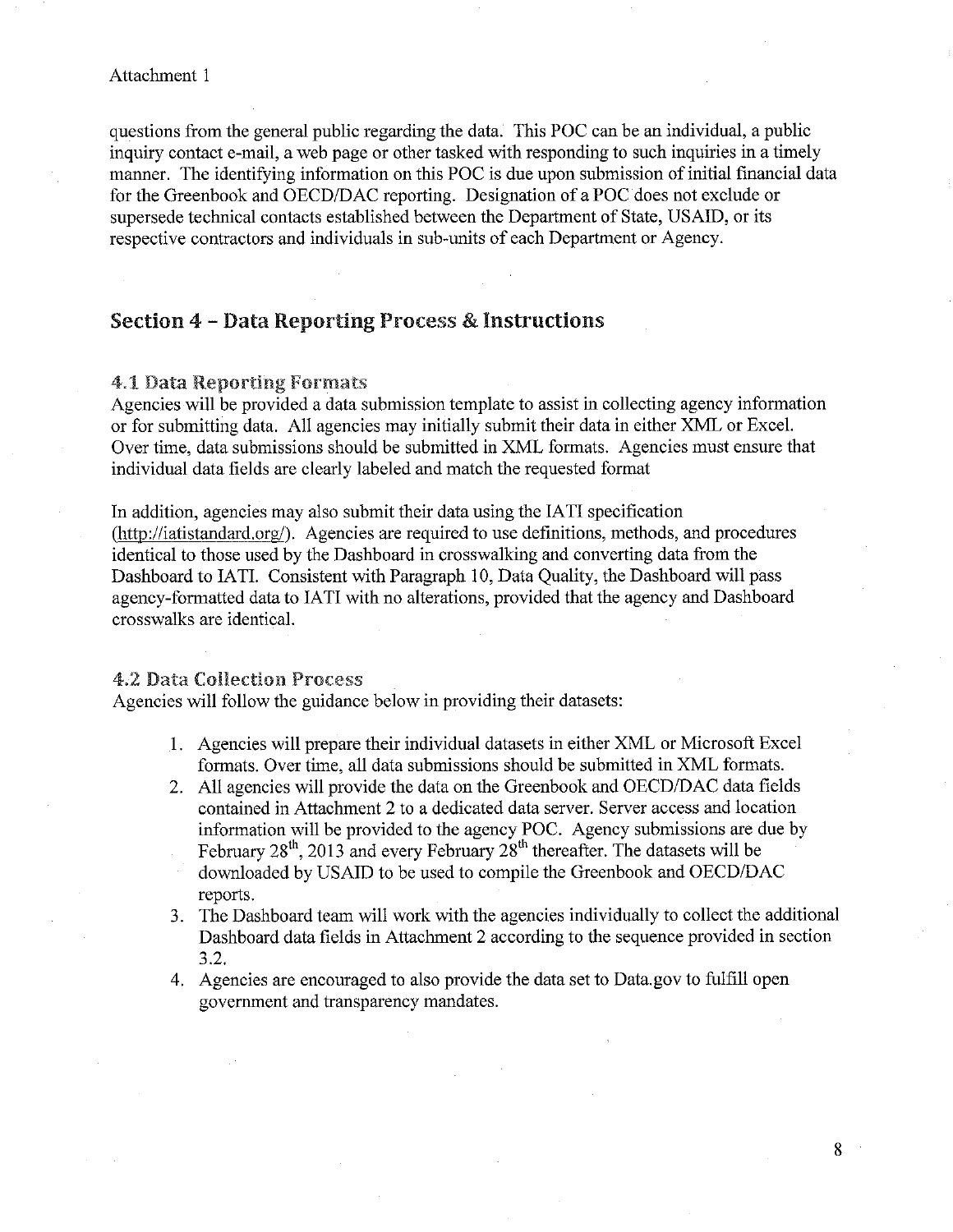#### Attachment 1

### 4.3 Data Collection Timeline

All agencies must submit the Greenbook and OECD/DAC data fields as noted in Tab I of Attachment 2 no later than February  $28<sup>th</sup>$ , 2013 and every February  $28<sup>th</sup>$  thereafter. Once agencies have been phased onto the Foreign Assistance Dashboard and are reporting on the complete data set outlined in Tab 2 of Attachment 2 on a quarterly basis, this timeline will be merged into the quarterly reporting. The quarterly data reporting for the Dashboard will fulfill the Greenbook and OECD/DAC reporting requirements.

### Section 5 - Data Quality & Review

### 5.1 Dashboard

Individual agencies are responsible for the accuracy, completeness, and integrity of each submission, Agencies are expected to obtain the relevant internal clearances prior to release. Agencies are responsible for reviewing the Dashboard to identify data inaccuracies and must bring any errors to the attention of the Dashboard team.

Initial agency data sets will not be made public until the POC clears on the representation of the agency data on the Dashboard. For future data set submissions, the submission of data constitutes clearance.

For data crosswalked at agency-level to the IATI standard, the Dashboard team will review the agency submission to verify its consistency with the definitions, methods, and procedures used by the Dashboard for the USG IATI report. The Dashboard team will identify agency-specific discrepancies in the crosswalk for the agency to change to maintain one consistent and identical USG IATI report.

### 5.2 Greenbook and OECD/DAC Reporting

USAID will initially maintain capability to verify the data for these two reports. Verification includes checking for common errors, comparing with third-party sources to identify gaps and more complex errors, accommodating negative entries, and otherwise assuring the highest quality data possible. Upon completion of verification, USAID will provide agency-specific discrepancies it identifies between the agency submissions to the Dashboard and the verified data, and request each agency to make the necessary changes or provide a rationale for retaining the original data. Agency-corrected verified data will be used in the Greenbook and OECD/DAC reporting. A record of the identified discrepancies will be made available individually to agencies via the Dashboard dedicated data server.

In 2014, USAID, State/F, OMB, NSS, and OSTP will undertake a review of the first two years' experience to assess whether agencies on the Dashboard have demonstrated sufficient internal data quality control to graduate from the USAID verification process, or whether USAID should continue verification for another time period to be specified as an outcome of the 2014 review.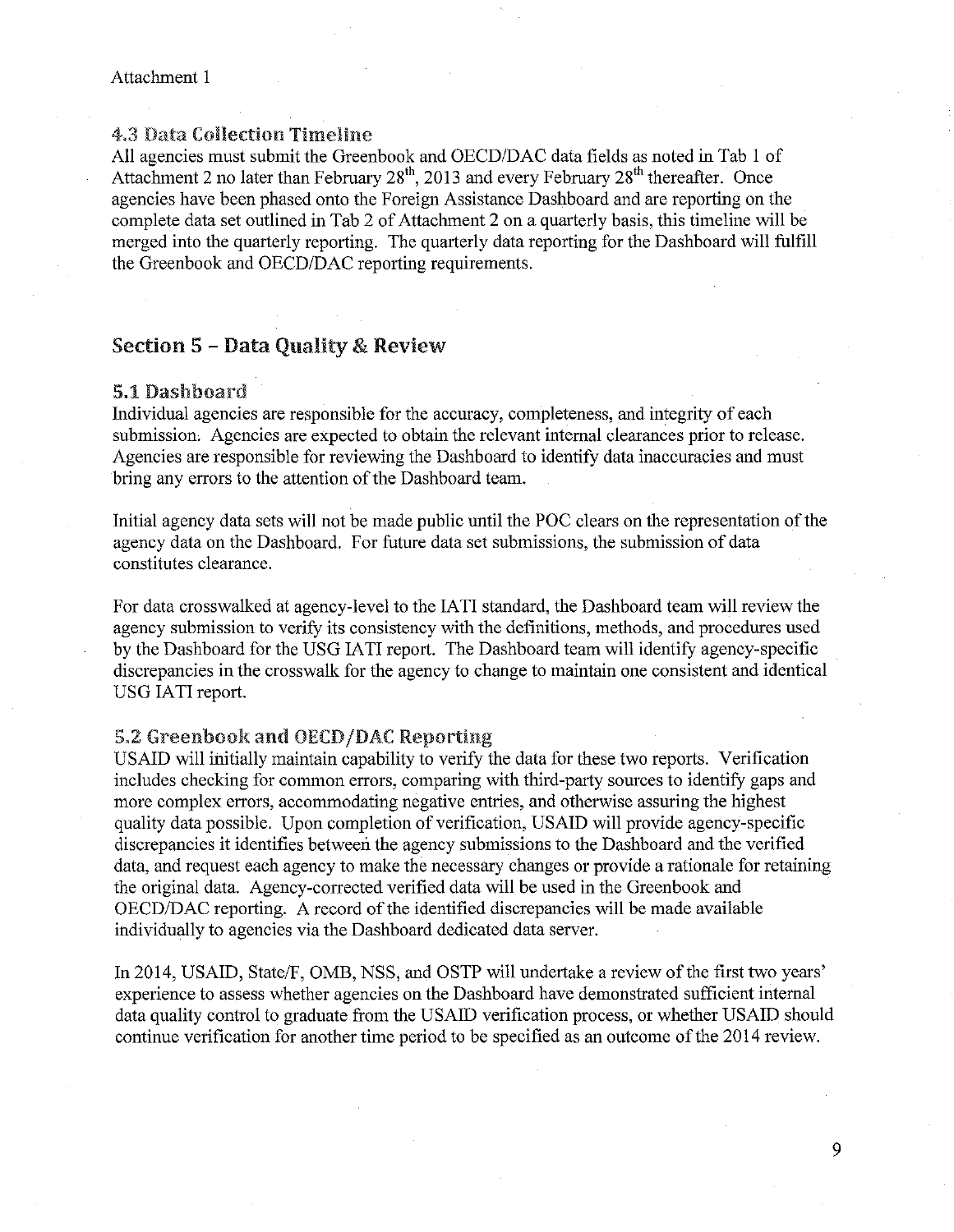Agencies will be required to report on the data fields below, as applicable, on a quarterly update schedule after coordinating with the Dashboard team.

| Data Field                                                    | <b>Definition</b>                                                                                                                                                                                                                                              | Format                            | <b>User Notes</b>                                                                                                                                                                                                              | Comments                                                                |
|---------------------------------------------------------------|----------------------------------------------------------------------------------------------------------------------------------------------------------------------------------------------------------------------------------------------------------------|-----------------------------------|--------------------------------------------------------------------------------------------------------------------------------------------------------------------------------------------------------------------------------|-------------------------------------------------------------------------|
|                                                               |                                                                                                                                                                                                                                                                | <u>ibuuget Kequest vata meius</u> |                                                                                                                                                                                                                                |                                                                         |
| <b>Requesting Agency</b>                                      | The agency to which the requested funds will be appropriated.                                                                                                                                                                                                  | Text (List)                       | The Procident's annual budget conject submitted to OMR and Congress for a given fiscal vear                                                                                                                                    |                                                                         |
| Treasury Department Regular Code                              | Represented by a two-digit code, assigned by the Treasury, that<br>represents the department, agency or establishment of the U.S.<br>Government that is appropriated the funds.                                                                                | 2-digit numeric                   | Required by FAST Book 1;<br>http://www.fms.treas.gov/fastbook/index.html                                                                                                                                                       |                                                                         |
| Treasury Main Account Code                                    | The account to which the requested funds will be appropriated.<br>Represented by a four-digit code, assigned by the Treasury,<br>representing the type and purpose of each fund.                                                                               | 4-digit numeric                   | Required by FAST Book;<br>http://www.fms.treas.gov/fastbook/index.html                                                                                                                                                         |                                                                         |
| Treasury Main Account Title                                   | The title of the account to which the requested funds will be<br>appropriated. Assigned by the Treasury, the text name<br>representing the type and purpose of each fund.                                                                                      | Text (List)                       | Required by FAST Book;<br>http://www.fms.treas.gov/fastbook/index.html                                                                                                                                                         |                                                                         |
| Bureau/Division/Office/Service                                | The bureau/division/office/service within the<br>Agency/Department to which the funds will be allocated.                                                                                                                                                       | Text                              |                                                                                                                                                                                                                                |                                                                         |
| Organizational Unit                                           | The organizational unit to which the requested funds will be<br>allotted for use.                                                                                                                                                                              | Text                              | Operational Unit; It is possible that the organizational<br>unit may be the same as the Bureau/Office if the<br>requested funds will be used directly by the bureau and<br>not allocated to a lower-level organizational unit. |                                                                         |
| Request Amount                                                | The dollar amount of the request for a specific account,<br>operating unit, sector, and country/region submitted to OMB<br>and Congress for a given fiscal year.                                                                                               | Numeric: USD###                   | Provide in USD; Annual forward planning budget                                                                                                                                                                                 |                                                                         |
| Request Year                                                  | The fiscal year for which the request was made.                                                                                                                                                                                                                | <b>yyyy</b>                       | e.g. This should be "2012" for funds requested in the<br>FY2012 budget request.                                                                                                                                                |                                                                         |
| Framework Sector Code                                         | The sector, sub-sector, and/or element that the requested funds {Text {List}<br>intend to foster based on the sector framework established by<br>the sub-working groups as a common structure and standardized<br>definitions against which to classify funds. |                                   | Report the sector ultimately targeted by the contribution<br>and not the means to deliver the aid.                                                                                                                             | Agencies will be able to assign sectors based on agreed upon framework. |
| Country / Region / Office                                     | Target beneficiary location                                                                                                                                                                                                                                    | Text (List)                       |                                                                                                                                                                                                                                |                                                                         |
| Funding Type                                                  | Indicates whether the funds are program or<br>administrative/operational                                                                                                                                                                                       | Text (List)                       |                                                                                                                                                                                                                                |                                                                         |
| Reporting Date                                                | Date when the data is submitted to the dashboard.                                                                                                                                                                                                              | yyymmdd                           |                                                                                                                                                                                                                                |                                                                         |
| appropriation is the provision of tunde<br>Appropriation Year | begunk in innual sponsoriations ast or a normanation for foderal aggrege to make primonts out of the crociry for expedied nuroges. Where particle anomate and<br>The fiscal year in which the appropriation was made.                                          | exposuuauun Data Fieros.          |                                                                                                                                                                                                                                |                                                                         |
| Treasury Department Regular Code                              | Represented by a two-digit code, assigned by the Treasury, that<br>represents the department, agency or establishment of the U.S.<br>Government that is appropriated the funds.                                                                                | <b>YYYY</b><br>2-digit numeric    | Required by FAST Book 1:<br>http://www.fms.treas.gov/fastbook/index.html                                                                                                                                                       |                                                                         |
| Treasury Main Account Code                                    | The account to which the funds were appropriated. Represented $ 4$ -digit numeric<br>by a four-digit code, assigned by the Treasury, representing the<br>type and purpose of each fund.                                                                        |                                   | Required by FAST Book;<br>http://www.fms.treas.gov/fastbook/index.html                                                                                                                                                         |                                                                         |
| Treasury Main Account Title                                   | The title of the account to which the funds were appropriated.<br>Assigned by the Treasury, the text name representing the type<br>and purpose of each fund.                                                                                                   | Text                              | Required by FAST Book;<br>http://www.fms.treas.gov/fastbook/index.html                                                                                                                                                         |                                                                         |
| Appropriated Agency                                           | The agency to which the funds were appropriated.                                                                                                                                                                                                               | Text (List)                       |                                                                                                                                                                                                                                |                                                                         |
| Bureau/Division/Office/Service                                | The bureau/division/office/service within the<br>Agency/Department to which the funds will be allocated.                                                                                                                                                       |                                   |                                                                                                                                                                                                                                |                                                                         |
| Organizational Unit                                           | The organizational unit to which the requested funds will be<br>allotted for use.                                                                                                                                                                              | Text                              | Operational Unit: It is possible that the organizational<br>unit may be the same as the Bureau/Office if the funds<br>will be used directly by the bureau and not allocated to a<br>lower-level organizational unit.           |                                                                         |
| Appropriation Amount                                          | The dollar amount of the appropriation for a specific account,<br>operating unit, sector, and country/region.                                                                                                                                                  | Numeric: USD###                   | Provide in USD.                                                                                                                                                                                                                |                                                                         |

 $\sim$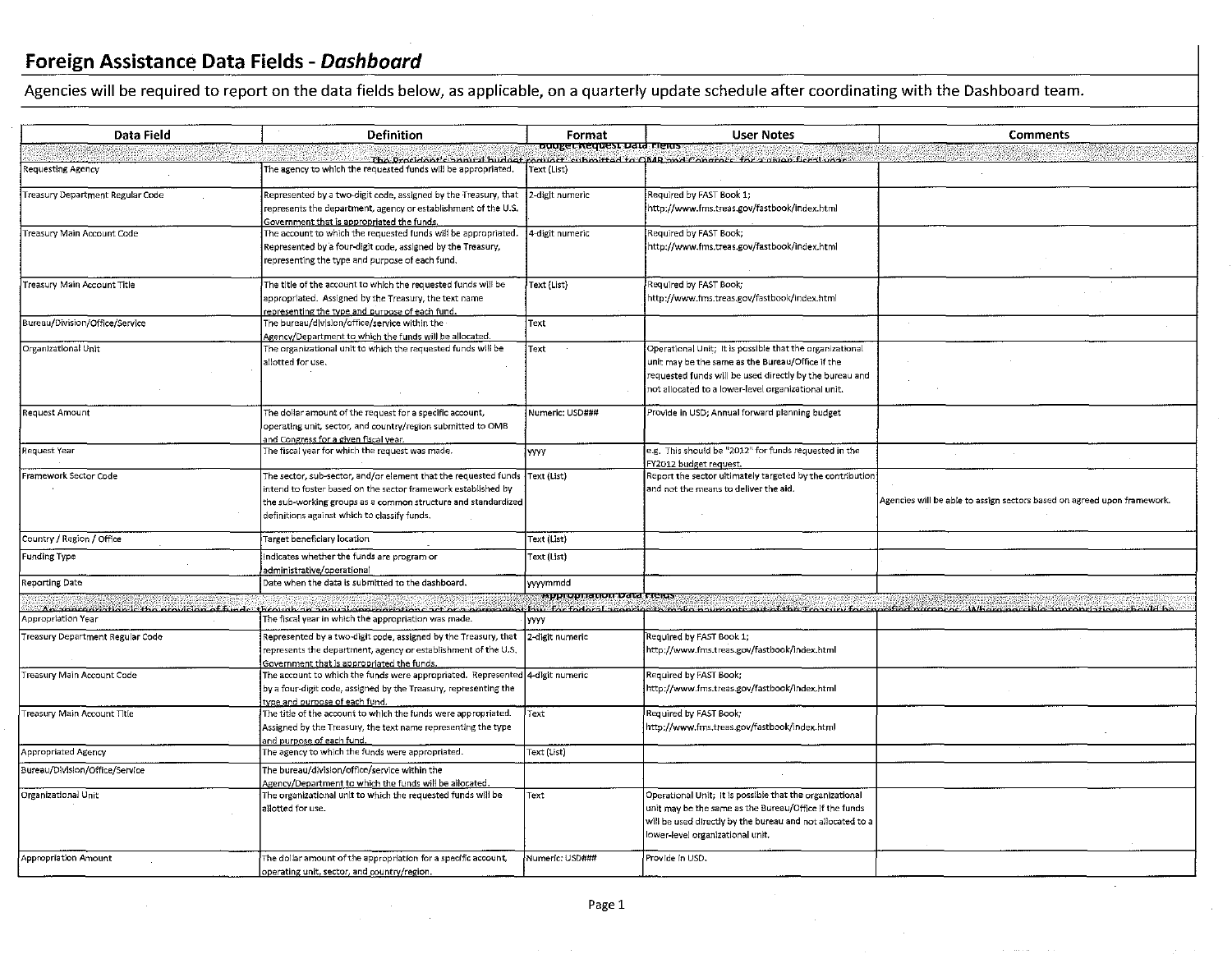| Data Field                        | Definition                                                                                                                                                                                                                                                    | Format                                                             | <b>User Notes</b>                                                                                                                                                                                                                                 | <b>Comments</b>                                                                                                                                                                                                                |
|-----------------------------------|---------------------------------------------------------------------------------------------------------------------------------------------------------------------------------------------------------------------------------------------------------------|--------------------------------------------------------------------|---------------------------------------------------------------------------------------------------------------------------------------------------------------------------------------------------------------------------------------------------|--------------------------------------------------------------------------------------------------------------------------------------------------------------------------------------------------------------------------------|
| Beginning Fiscal Funding Year     | In annual and multi-year funds, identifies the first fiscal year of<br>availability under law that an appropriation account may incur<br>new obligations.                                                                                                     | lvvv                                                               |                                                                                                                                                                                                                                                   |                                                                                                                                                                                                                                |
| <b>Ending Fiscal Funding Year</b> | In annual and multi-year funds, identifies the last fiscal year of<br>funds availability under law that an appropriation account may<br>incur new obligations.                                                                                                | yyyy or "no-year"                                                  | For one-year funds, this would match the beginning fiscal<br>funding year field; for multiple-year funds, this should be<br>the last year funds are available for obligation; for no-<br>year funds, there will be an option to select "no-year". |                                                                                                                                                                                                                                |
| Framework Sector Code             | The sector, sub-sector, and/or element that the requested funds<br>intend to foster based on the sector framework established by<br>the sub-working groups as a common structure and standardized<br>definitions against which to classify funds.             | Text (List)                                                        | Report the sector ultimately targeted by the contribution<br>and not the means to deliver the aid.                                                                                                                                                | Agencies will be able to assign sectors based on agreed upon framework.                                                                                                                                                        |
| Benefitting Country/Region/Office | Target beneficiary location of the foreign assistance funds.                                                                                                                                                                                                  | Text (List)                                                        | Provide by country if possible; otherwise by lowest level<br>of geographic granularity (region, worldwide, etc.)                                                                                                                                  |                                                                                                                                                                                                                                |
| Funding Type                      | Indicates whether the funds are program or<br>administrative/operational.                                                                                                                                                                                     | Text (List)                                                        |                                                                                                                                                                                                                                                   |                                                                                                                                                                                                                                |
| Reporting Date                    | Date when the data is submitted to the dashboard.                                                                                                                                                                                                             | yyymmdd                                                            |                                                                                                                                                                                                                                                   |                                                                                                                                                                                                                                |
| Agreement/Compact ID              | A unique identifier for the Agreement/Compact.                                                                                                                                                                                                                | <u>xgreement/compact Data rielus m appirtaner.</u><br>Alphanumeric |                                                                                                                                                                                                                                                   | I area realer sample to religious or online subside at the US made under the receiped linds. There gain fields eparagets atomin the funding measons here we are anyward announced as help and asked the sample and asked the s |
| Agreement/Compact Title           | The title/name of the Agreement/Compact.                                                                                                                                                                                                                      | Text                                                               |                                                                                                                                                                                                                                                   |                                                                                                                                                                                                                                |
| Agreement/Compact Type            | The type of agreement representing or documenting the<br>commitment.                                                                                                                                                                                          | Text                                                               |                                                                                                                                                                                                                                                   |                                                                                                                                                                                                                                |
| Agreement/Compact Year            | The fiscal year when the agreement/compact is made.                                                                                                                                                                                                           | yyyy                                                               |                                                                                                                                                                                                                                                   |                                                                                                                                                                                                                                |
| Agreement/Compact Agency          | The agency committing the foreign assistance funds.                                                                                                                                                                                                           | Text                                                               | This may or may not be the funding agency.                                                                                                                                                                                                        |                                                                                                                                                                                                                                |
| Bureau/Division/Office/Service    | The bureau/division/office/service within the<br>Agency/Department committing the foreign assistance funds.                                                                                                                                                   |                                                                    |                                                                                                                                                                                                                                                   |                                                                                                                                                                                                                                |
| Organizational Unit               | Organizational unit that committed the foreign assistance funds<br>to the agreement/compact.                                                                                                                                                                  | lText.                                                             | Operational Unit; It is possible that the organizational<br>unit may be the same as the Bureau/Office if the funds<br>will be used directly by the bureau and not allocated to a<br>lower-level organizational unit.                              |                                                                                                                                                                                                                                |
| Agreement / Compact Amount        | The dollar amount of the agreement/compact made by a specific Numeric: USD###<br>operating unit, for a specific sector and country/region.                                                                                                                    |                                                                    | Provide in USD                                                                                                                                                                                                                                    |                                                                                                                                                                                                                                |
| Beginning Fiscal Funding Year     | In annual and multi-year funds, identifies the first fiscal year of<br>availability under law that an appropriation account may incur<br>new obligations.                                                                                                     | lv.vv                                                              |                                                                                                                                                                                                                                                   |                                                                                                                                                                                                                                |
| <b>Ending Fiscal Funding Year</b> | In annual and multi-year funds, identifies the last fiscal year of<br>funds availability under law that an appropriation account may<br>incur new obligations.                                                                                                | yyyy or "no-year"                                                  | For one-year funds, this would match the beginning fiscal<br>funding year field; for multiple-year funds, this should be<br>the last year funds available for obligation; for no-year<br>funds, there will be an option to select "no-year".      |                                                                                                                                                                                                                                |
| Framework Sector Code             | The sector, sub-sector, and/or element that the requested funds Text (List)<br>intend to foster based on the sector framework established by<br>the sub-working groups as a common structure and standardized<br>definitions against which to classify funds. |                                                                    | Report the sector ultimately targeted by the contribution<br>and not the means to deliver the aid.                                                                                                                                                | Agencies will be able to assign sectors based on agreed upon framework.                                                                                                                                                        |
| Benefitting Country/Region/Office | arget beneficiary location of the foreign assistance funds.                                                                                                                                                                                                   | Text (List)                                                        | Provide by country if possible; otherwise by lowest level<br>of geographic granularity (region, worldwide, etc.)                                                                                                                                  |                                                                                                                                                                                                                                |
| Funding Type                      | ndicates whether the funds are program or<br>administrative/operational.                                                                                                                                                                                      | Text (List)                                                        |                                                                                                                                                                                                                                                   |                                                                                                                                                                                                                                |
| Reporting Date                    | Date when the data is submitted to the dashboard.                                                                                                                                                                                                             | yyyymmdd                                                           |                                                                                                                                                                                                                                                   |                                                                                                                                                                                                                                |
|                                   |                                                                                                                                                                                                                                                               | <b>Obligation Data Fields</b>                                      | transactions, e.g., loans, contracts, grants, guarantees, assistance agreements, etc.                                                                                                                                                             | An obligation is an action that creates a definite commitment, which creates a legal liability of the government for the payment of funds for specific goods or services ordered or received. Obligating instruments may inclu |
| Obligation ID                     | A unique identifier for the obligation.                                                                                                                                                                                                                       | Alphanumeric                                                       |                                                                                                                                                                                                                                                   | Based on convention of agency financial system.                                                                                                                                                                                |

 $\Delta \sim$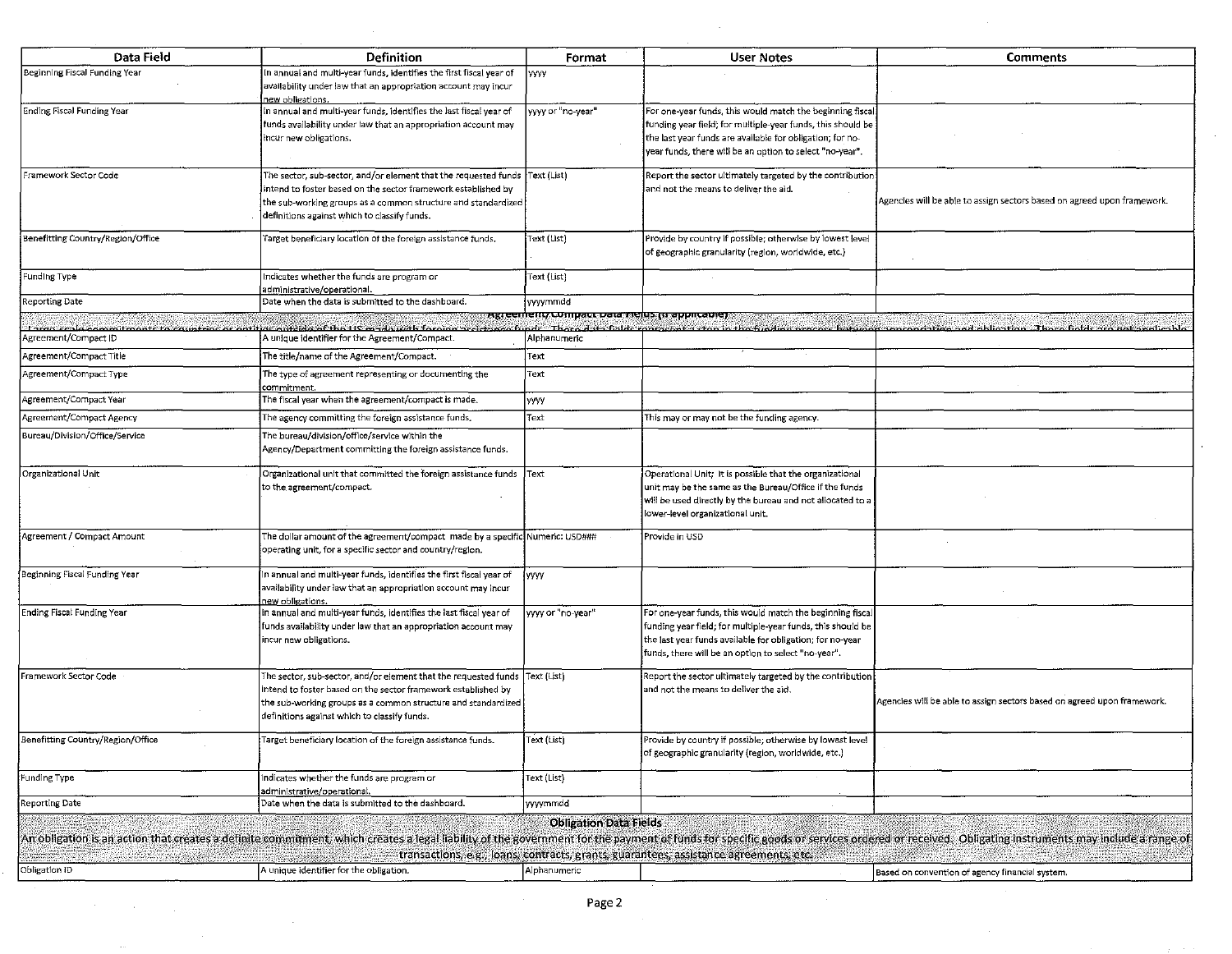| Data Field                        | <b>Definition</b>                                                                                                                                                                                                                                                                                                                                                    | Format          | <b>User Notes</b>                                                                                                                                                                                                                                                                                                                                                                | <b>Comments</b>                                                                                                                                                                                                                                                                                                                                                         |
|-----------------------------------|----------------------------------------------------------------------------------------------------------------------------------------------------------------------------------------------------------------------------------------------------------------------------------------------------------------------------------------------------------------------|-----------------|----------------------------------------------------------------------------------------------------------------------------------------------------------------------------------------------------------------------------------------------------------------------------------------------------------------------------------------------------------------------------------|-------------------------------------------------------------------------------------------------------------------------------------------------------------------------------------------------------------------------------------------------------------------------------------------------------------------------------------------------------------------------|
| Obligation Title                  | Title of the obligation.                                                                                                                                                                                                                                                                                                                                             | Text            |                                                                                                                                                                                                                                                                                                                                                                                  |                                                                                                                                                                                                                                                                                                                                                                         |
| <b>Obligation Date</b>            | Date the funds were obligated.                                                                                                                                                                                                                                                                                                                                       | yyyymmdd        |                                                                                                                                                                                                                                                                                                                                                                                  |                                                                                                                                                                                                                                                                                                                                                                         |
| Obligation Year                   | The fiscal year during which the funds were obligated.                                                                                                                                                                                                                                                                                                               | <b>YYYY</b>     |                                                                                                                                                                                                                                                                                                                                                                                  |                                                                                                                                                                                                                                                                                                                                                                         |
| Obligating Instrument             | The type of mechanism that obligates or sub-obligates funds.                                                                                                                                                                                                                                                                                                         | Text (List)     | Obligating instrument; implementing instrument.<br>Examples of implementing mechanisms include<br>contracts, cooperative agreements, grants, inter-agency<br>agreements, fixed amount reimbursement and<br>performance agreements, cash transfers to host country<br>governments, debt relief, etc. If there are multiple<br>obligating instruments, they should be listed here. | A typical pre-obligation requirement is determination of the instruments<br>(implementing mechanism(s)) to be used to achieve the objective for which<br>the funds are being obligated.<br>Determine whether implementing mechanisms are typically one-to-one with<br>obligations or if there are cases where multiple mechanisms may funded by a<br>single obligation. |
| Interagency Transfer Status       | Direct Apportionment, 632(a) transfer, or 632(b) interagency<br>agreement.                                                                                                                                                                                                                                                                                           | Text (List)     | Equivalent to 632 (a) or (b), if applicable: Only applicable<br>if funds are transferred from USAID.<br>Under a 632(a) Agreement, funds go off of the books of<br>USAID and Recipient agency is responsible for obligating<br>the funds.<br>Under a 632(b) Agreement, funds remain on the books of<br><u>the funding agency.</u>                                                 |                                                                                                                                                                                                                                                                                                                                                                         |
| Source Appropriation Agency       | If the funds were received through an Interagency Transfer, the<br>name of the agency that transferred the funds (the appropriated<br>agencv).                                                                                                                                                                                                                       | Text (List)     |                                                                                                                                                                                                                                                                                                                                                                                  |                                                                                                                                                                                                                                                                                                                                                                         |
| Source Appropriation Symbol       | The appropriation symbol of the funds sent by the agency<br>funding agency under 632(b) interagency transfers.                                                                                                                                                                                                                                                       | 4-digit numeric | Required by FAST Book;<br>http://www.fms.treas.gov/fastbook/index.html                                                                                                                                                                                                                                                                                                           | The account to which the requested funds will be appropriated. Represented<br>by a four-digit code, assigned by the Treasury, representing the type and<br>purpose of each fund.                                                                                                                                                                                        |
| Obligating Agency                 | The agency obligating the foreign assistance funds.                                                                                                                                                                                                                                                                                                                  | Text            | This may or may not be the original funding agency.                                                                                                                                                                                                                                                                                                                              |                                                                                                                                                                                                                                                                                                                                                                         |
| Bureau/Division/Office/Service    | The bureau/division/office/service within the<br>Agency/Department obligating the foreign assistance funds.                                                                                                                                                                                                                                                          |                 |                                                                                                                                                                                                                                                                                                                                                                                  |                                                                                                                                                                                                                                                                                                                                                                         |
| Organizational Unit               | Organizational unit that obligated the foreign assistance funds.                                                                                                                                                                                                                                                                                                     | Text            | Operational Unit; It is possible that the organizational<br>unit may be the same as the Bureau/Office if the funds<br>are obligated directly by the bureau and not a lower-level<br>organizational unit.                                                                                                                                                                         |                                                                                                                                                                                                                                                                                                                                                                         |
| Obligation Amount (Fiscal Year)   | The dollar amount of the obligation made by a specific operating  Numeric: USD###<br>unit, for a specific sector and country/region, in the Fiscal Year.                                                                                                                                                                                                             |                 | Provide in USD                                                                                                                                                                                                                                                                                                                                                                   | Equivalent to FY Obligation.                                                                                                                                                                                                                                                                                                                                            |
| Obligation Amount (Calendar Year) | The dollar amount of the obligation made by a specific operating $\,$ Numeric: USD###<br>unit, for a specific sector and country/region, in the Calendar<br>Year.                                                                                                                                                                                                    |                 | Provide in USD                                                                                                                                                                                                                                                                                                                                                                   |                                                                                                                                                                                                                                                                                                                                                                         |
| <b>Obligation Amount</b>          | The dollar amount of the obligation made by a specific operating $\vert$ Numeric: USD###<br>unit, for a specific sector and country/region.                                                                                                                                                                                                                          |                 | Provide in USD                                                                                                                                                                                                                                                                                                                                                                   |                                                                                                                                                                                                                                                                                                                                                                         |
| Activity Code                     | The activity or project code (if available).                                                                                                                                                                                                                                                                                                                         | Alphanumeric    |                                                                                                                                                                                                                                                                                                                                                                                  |                                                                                                                                                                                                                                                                                                                                                                         |
| Activity Name or Title            | The activity program or project name.                                                                                                                                                                                                                                                                                                                                | Text            |                                                                                                                                                                                                                                                                                                                                                                                  |                                                                                                                                                                                                                                                                                                                                                                         |
| Activity Description              | The brief description of the program or project.                                                                                                                                                                                                                                                                                                                     | Text            |                                                                                                                                                                                                                                                                                                                                                                                  |                                                                                                                                                                                                                                                                                                                                                                         |
| DAC Classification                | Identifier to show the classification of the flow. Yes = ODA, No =<br>DOF                                                                                                                                                                                                                                                                                            | Text (List)     |                                                                                                                                                                                                                                                                                                                                                                                  |                                                                                                                                                                                                                                                                                                                                                                         |
| Tving Status of Award             | Indicates whether the award was untied (assistance and/or<br>acquisitions whose proceeds are fully and freely available to<br>finance procurement from sources in the U.S., all OECD<br>countries, and substantially all developing countries), partially<br>tied (opened only to US sources and the aid recipient country or<br>region), or tied (only US sources). | 1-digit numeric | 1 = Tied Awards; 2 = Partially Tied Award; 3 = Untied<br>Award.<br>Awards under "Buy America Act" are tied. U.S.<br>commodities and related freight and costs under food<br>aid programs are classified as tied aid. Awards to                                                                                                                                                   | This field will be used for reporting under the OECD/DAC Recommendation to<br>Untie Aid to Least Developed Countries and Highly Indebted Poor Countries.                                                                                                                                                                                                                |
| Framework Sector Code             | The sector, sub-sector, and/or element that the requested funds Text (List)<br>intend to foster based on the sector framework established by<br>the sub-working groups as a common structure and standardized<br>definitions against which to classify funds.                                                                                                        |                 | heitdurgis andtstinean leteristing                                                                                                                                                                                                                                                                                                                                               | Agencies will be able to assign sectors based on agreed upon framework.                                                                                                                                                                                                                                                                                                 |
| Benefitting Country/Region/Office | Target beneficiary location of the foreign assistance funds.                                                                                                                                                                                                                                                                                                         | Text (List)     | Provide by country if possible; otherwise by lowest level<br>of geographic granularity (region, worldwide, etc.)                                                                                                                                                                                                                                                                 |                                                                                                                                                                                                                                                                                                                                                                         |

 $\Delta$ 

 $\sim$ 

÷

 $\sim$ 

 $\sim$ 

 $\sim$ 

 $\sim$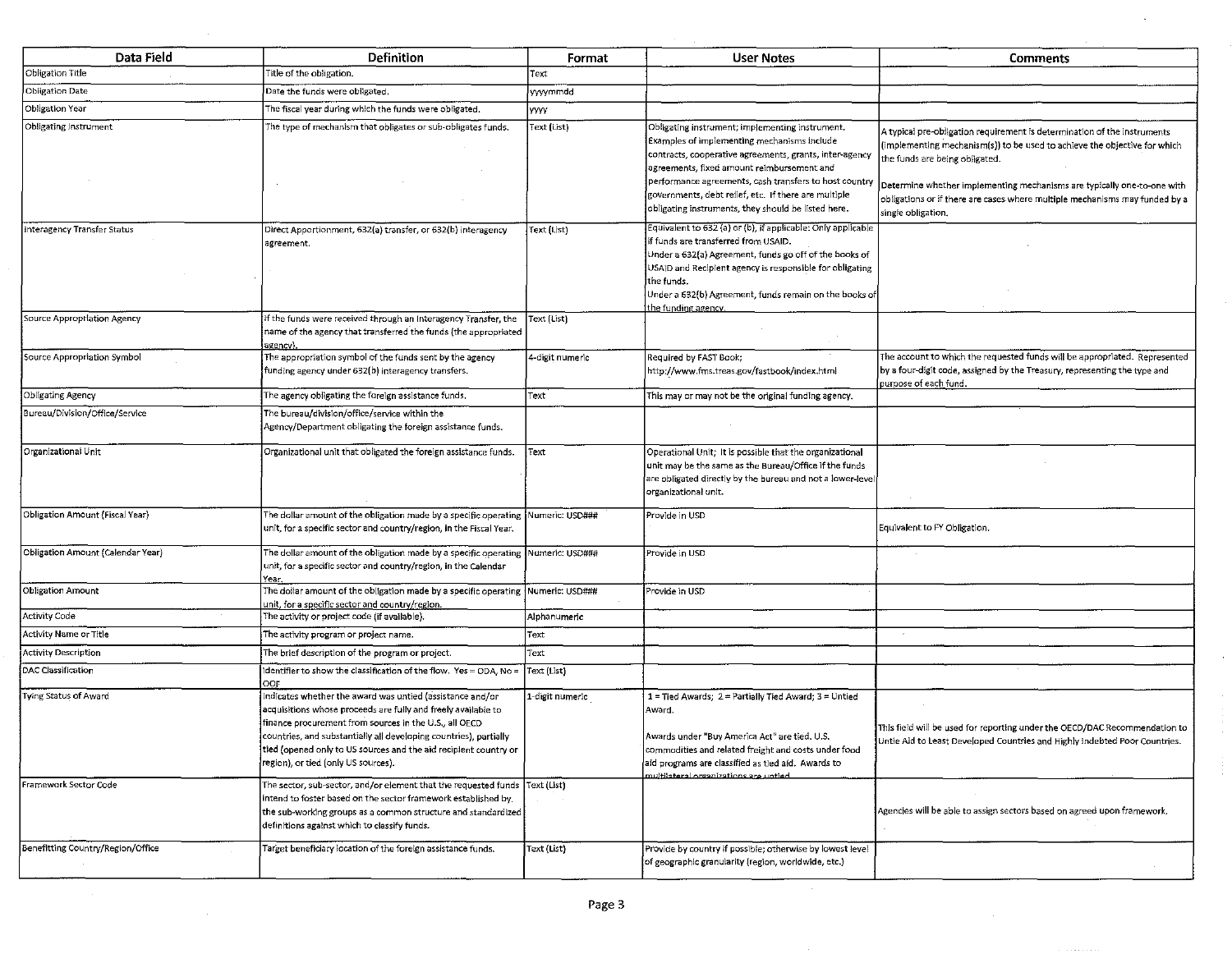| Data Field                               | <b>Definition</b>                                                                                                                                                                                                                                                                                                                                        | Format                            | <b>User Notes</b>                                                                                                                                                                                        | <b>Comments</b>                                                                                                                                                                  |
|------------------------------------------|----------------------------------------------------------------------------------------------------------------------------------------------------------------------------------------------------------------------------------------------------------------------------------------------------------------------------------------------------------|-----------------------------------|----------------------------------------------------------------------------------------------------------------------------------------------------------------------------------------------------------|----------------------------------------------------------------------------------------------------------------------------------------------------------------------------------|
| Funding Type                             | Indicates whether the funds are program or<br>administrative/operational                                                                                                                                                                                                                                                                                 | Text (List)                       |                                                                                                                                                                                                          |                                                                                                                                                                                  |
| <b>Reporting Date</b>                    | Date when the data is submitted to the dashboard.                                                                                                                                                                                                                                                                                                        | <b>yyyymmdd</b>                   |                                                                                                                                                                                                          |                                                                                                                                                                                  |
|                                          |                                                                                                                                                                                                                                                                                                                                                          | mpementing mechanism vata cierus" |                                                                                                                                                                                                          |                                                                                                                                                                                  |
| Implementing Mechanism ID                | <u>An implamenting machinicm is a locally hipding solationship established botugen the implamenting agency and an implement</u><br>The unique identifier for the implementing mechanism.                                                                                                                                                                 | Alphanumeric                      | This is used to ensure an implementing mechanism in<br>multiple locations is treated as a single intervention. If<br>there is no ID, one will be assigned.                                               | ant to carry out LISC funded programs. Types of implementing machanisms include graphs                                                                                           |
| Implementing Mechanism Title             | The official title of the implementing mechanism, preferably the<br>name used in the official documents.                                                                                                                                                                                                                                                 | Text                              | Contract Name, Grant Title, Intervention Title, Activity<br>Title, etc. For material donations, if there is no official<br>title, enter "in-Kind Donation".                                              |                                                                                                                                                                                  |
| Implementing Mechanism Signing Date      | The date when the implementing mechanism between the<br>Implementing Agency and Implementing Partner becomes legally<br>binding.                                                                                                                                                                                                                         | yyyymmdd                          | If a day is not provided please enter the first of the<br>month.                                                                                                                                         |                                                                                                                                                                                  |
| Implementing Mechanism Year              | The fiscal year during which the implementing mechanism was<br>signed.                                                                                                                                                                                                                                                                                   | yyyy                              |                                                                                                                                                                                                          |                                                                                                                                                                                  |
| Implementing Mechanism Type              | The type of instrument used to fund the foreign assistance<br>activity. e.g., cash transfers, direct contract, direct grant, host<br>government-managed, other USG direct, and Third party-<br>managed. In cases where a lower level of detail is unnecessary,<br>the implementing mechanism may be an "activity" funded by an<br>gency e.g. MCC and DOL | Text (List)                       |                                                                                                                                                                                                          | Agencies will be able to suggest implementing mechanism types.                                                                                                                   |
| Implementing Mechanism-Purpose Statement | A brief, but meaningful narrative that provides an understanding Text<br>of the undertaking for which the implementing mechanism has<br>been funded, its objectives, and the hypothesis of the<br>mechanism's development impact.                                                                                                                        |                                   | Description, Intervention Description, Goals, objectives,<br>impacts, etc. Do not use acronyms. No limitation on the<br>length of the field.                                                             |                                                                                                                                                                                  |
| Source Obligation ID                     | The alphanumeric unique identifier of the obligation that funds<br>the implementing mechanism.                                                                                                                                                                                                                                                           | Alphanumeric                      |                                                                                                                                                                                                          |                                                                                                                                                                                  |
| Interagency Transfer Status              | Indicate if the obligation can be identified as a 632(a) or 632(b)<br>transfer.                                                                                                                                                                                                                                                                          | Text (List)                       |                                                                                                                                                                                                          |                                                                                                                                                                                  |
| Source Appropriation Agency              | If the funds were received through an Interagency Transfer, the<br>name of the agency that transferred the funds (the appropriated<br>azencv)                                                                                                                                                                                                            | Text (List)                       |                                                                                                                                                                                                          |                                                                                                                                                                                  |
| Source Appropriation Symbol              | The appropriation symbol of the funds sent by the agency<br>funding agency under 632(b) interagency transfers.                                                                                                                                                                                                                                           | 4-digit numeric                   | Required by FAST Book;<br>http://www.fms.treas.gov/fastbook/index.html                                                                                                                                   | The account to which the requested funds will be appropriated. Represented<br>by a four-digit code, assigned by the Treasury, representing the type and<br>purpose of each fund. |
| Implementing Agency                      | The agency that established the legally binding relationship with Text (List)<br>an implementing entity in the implementing mechanism.                                                                                                                                                                                                                   |                                   | Provide full and proper name. If this is the same as the<br>Appropriated Agency state the name again.                                                                                                    | Information tied to this Agency name will serve as the contact information for<br>any queries.                                                                                   |
| Bureau/Division/Office/Service           | The bureau/division/office/service within the<br>Agency/Department implementing the foreign assistance.                                                                                                                                                                                                                                                  | Text                              |                                                                                                                                                                                                          |                                                                                                                                                                                  |
| Organizational Unit                      | Organizational unit implementing the foreign assistance.                                                                                                                                                                                                                                                                                                 | Text                              | Operational Unit; It is possible that the organizational<br>unit may be the same as the Bureau/Office if the funds<br>are obligated directly by the bureau and not a lower-level<br>organizational unit. |                                                                                                                                                                                  |
| Implementing Mechanism Amount            | The dollar amount of the implementing mechanism signed by a<br>specific operating unit, for a specific sector and country/region.                                                                                                                                                                                                                        | Numeric: USD###                   | Provide in USD.<br>e.g., total contract cost, total activity cost, total grant<br>cost                                                                                                                   | Represents potential amount of contract or grant value.                                                                                                                          |
| Implementing Mechanism Obligated Amount  | The dollar amount of the obligation funding the implementing<br>mechanism signed by a specific operating unit, for a specific<br><u>sector and country/region.</u>                                                                                                                                                                                       | Numeric: USD###                   | Provide in USD.                                                                                                                                                                                          | To be used if source Obligation ID is unavailable.                                                                                                                               |
| Implementing Mechanism Disbursed Amount  | The dollar amount disbursed for the implementing mechanism<br>signed by a specific operating unit, for a specific sector and<br>country/region.                                                                                                                                                                                                          | Numeric: USD###                   | Provide in USD.                                                                                                                                                                                          | To be used if source Obligation ID is unavailable.                                                                                                                               |
| Start Date                               | The start date identified in the implementing mechanism.                                                                                                                                                                                                                                                                                                 | wyymmdd                           | If a day is not provided please enter the first of the<br>month.                                                                                                                                         |                                                                                                                                                                                  |
| End Date                                 | The end date Identified in the implementing mechanism.                                                                                                                                                                                                                                                                                                   | yyyymmdd                          | If a day is not provided please enter the first of the<br>month.                                                                                                                                         |                                                                                                                                                                                  |
| Collaboration Type                       | Identify whether the funding flow is bilateral, from the<br>Implementing Agency directly to the Benefitting Country, or is<br>multilateral, funds given via an intermediary international<br>organization such as the United Nations.                                                                                                                    | Text / DAC code                   | Donor Type. State either bilateral or multilateral.                                                                                                                                                      |                                                                                                                                                                                  |

 $\bar{z}$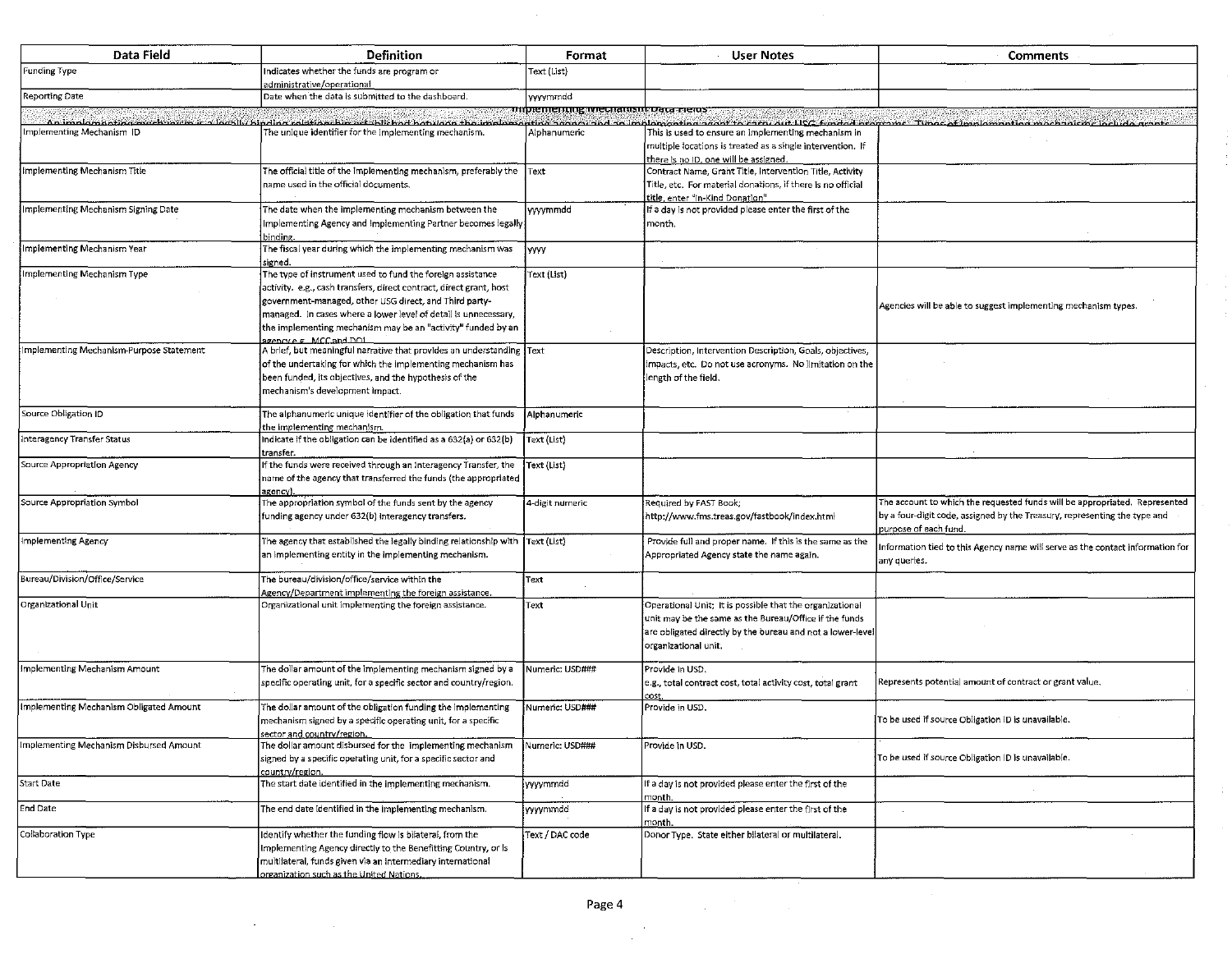| Data Field                                | <b>Definition</b>                                                                                                                                                                                                                                                                                                         | Format                      | <b>User Notes</b>                                                                                                                                                                                           | <b>Comments</b>                                                                                                                                                                                                                |
|-------------------------------------------|---------------------------------------------------------------------------------------------------------------------------------------------------------------------------------------------------------------------------------------------------------------------------------------------------------------------------|-----------------------------|-------------------------------------------------------------------------------------------------------------------------------------------------------------------------------------------------------------|--------------------------------------------------------------------------------------------------------------------------------------------------------------------------------------------------------------------------------|
| <b>Implementing Agent</b>                 | Organization or party that receives the funds from the<br>Implementing Agency to carry out the foreign assistance work.                                                                                                                                                                                                   | Text (List)                 | Do not use acronyms. Provide full and proper name.<br>Include DAC code if applicable.                                                                                                                       | New partners should be brought to the attention of the Dashboard.                                                                                                                                                              |
|                                           | e.g. an organization or party that has an assistance<br>(grant/agreement/compact) or acquisition (contract) relationship<br>with the Implementing Agency to use foreign assistance funds; a<br>country's government or ministry that receives a direct<br>contribution from the USG; a USG agency or entity that directly |                             | If the Implementing Agent is the same as the<br>Implementing Agency, enter the agency as the<br>Implementing Agent.                                                                                         | For agencies providing technical assistance executed by the U.S., a selection<br>will be made available to denote the funding of such activities.                                                                              |
|                                           | carries out the foreign assistance work.                                                                                                                                                                                                                                                                                  |                             |                                                                                                                                                                                                             |                                                                                                                                                                                                                                |
| Implementing Agent Description            | Description of the implementing Agent's organization and<br>ourpose.                                                                                                                                                                                                                                                      | Text                        | Provide complete sentences.                                                                                                                                                                                 |                                                                                                                                                                                                                                |
| Implementing Agent Country of Origin      | The country where the Implementing Agent is permanently<br>located, i.e., domiciled. For example, the location where the<br>organization is chartered or the organization's principal place of<br>business, i.e., headquarters.                                                                                           | Text                        | Provide full and proper name. Include ISO code if<br>applicable.                                                                                                                                            | Implementing Agent Information:<br>These fields may be kept as a separate master table in the Dashboard<br>database.                                                                                                           |
| Implementing Agent DUNS                   | The DUNS number of the Implementing Agent                                                                                                                                                                                                                                                                                 | Text (List)                 |                                                                                                                                                                                                             |                                                                                                                                                                                                                                |
| Implementing Agent Type                   | For Profit, Not-For-Profit, Non Governmental Organization, U.S.<br>Government, Foreign Government                                                                                                                                                                                                                         | Text (List)                 |                                                                                                                                                                                                             |                                                                                                                                                                                                                                |
| Current Status as of Reporting Date       | The current stage in the implementing lifecycle at the time the<br>information is published.                                                                                                                                                                                                                              | Text                        | The status as of the date uploaded. Use the best fit of<br>the following classifications; 1. Planning, 2.<br>mplementation, 3. Post-completion, 4. Cancelled.                                               |                                                                                                                                                                                                                                |
| Framework Sector Code (Primary)           | The sector, sub-sector, and/or element that the requested funds Text (List)<br>intend to foster based on the sector framework established by<br>the sub-working groups as a common structure and standardized<br>definitions against which to classify funds.                                                             |                             | Report the sector ultimately targeted by the contribution<br>and not the means to deliver the aid.                                                                                                          | This field will be used to generate the website visualizations on the country<br>pages.                                                                                                                                        |
| Benefitting Country/Region/Office         | Target beneficiary location of the foreign assistance funds.                                                                                                                                                                                                                                                              | Text (List)                 | Provide by country if possible; otherwise by lowest level<br>of geographic granularity (region, worldwide, etc.)                                                                                            |                                                                                                                                                                                                                                |
| Funding Type                              | Indicates whether the funds are program or<br>administrative/operational                                                                                                                                                                                                                                                  | Text (List)                 |                                                                                                                                                                                                             |                                                                                                                                                                                                                                |
| Reporting Date                            | Date when the data is submitted to the dashboard.                                                                                                                                                                                                                                                                         | yyyymmdd                    |                                                                                                                                                                                                             |                                                                                                                                                                                                                                |
|                                           |                                                                                                                                                                                                                                                                                                                           | iusuursement uata itteitis. |                                                                                                                                                                                                             | disturgment is a transfor of funds from the US Covernment to an implementing acout Especial decorporation or other astify that receives faccing assistance funds what if the implementing anothic all CC anoney the funds will |
| Disbursement ID                           | A unique identifier for the disbursement of funds.                                                                                                                                                                                                                                                                        | Alphanumeric                |                                                                                                                                                                                                             |                                                                                                                                                                                                                                |
| Disbursement Date                         | The date the funds were disbursed.                                                                                                                                                                                                                                                                                        | yyyymmdd                    |                                                                                                                                                                                                             |                                                                                                                                                                                                                                |
| Disbursement Year                         | The fiscal year in which the disbursement is made.                                                                                                                                                                                                                                                                        | <b>yyyy</b>                 |                                                                                                                                                                                                             |                                                                                                                                                                                                                                |
| Source Obligation ID                      | Unique identifier of the obligation against which the<br>disbursement is charged.                                                                                                                                                                                                                                         | Alphanumeric                |                                                                                                                                                                                                             |                                                                                                                                                                                                                                |
| Linked Implementing Mechanism ID          | Unique identifier of the implementing mechanism for which the<br>funds are being disbursed.                                                                                                                                                                                                                               | Alphanumeric                |                                                                                                                                                                                                             |                                                                                                                                                                                                                                |
| Disbursing Agency                         | The agency disbursing the foreign assistance funds.                                                                                                                                                                                                                                                                       | Text (List)                 | This may or may not be the funding agency.                                                                                                                                                                  |                                                                                                                                                                                                                                |
| Disbursing Bureau/Division/Office/Service | The bureau/division/office/service within the<br>Agency/Department that disbursed the funds.                                                                                                                                                                                                                              | Text                        |                                                                                                                                                                                                             |                                                                                                                                                                                                                                |
| Disbursing Organizational Unit            | Organizational unit that disbursed the foreign assistance funds.                                                                                                                                                                                                                                                          | Text                        | Operational Unit; It is possible that the organizational<br>unit may be the same as the Bureau/Office if the funds<br>are implemented directly by the bureau and not a lower-<br>level organizational unit. |                                                                                                                                                                                                                                |
| Source Appropriation Agency               | If the funds were received through an Interagency Transfer, the<br>name of the agency that transferred the funds (the appropriated<br>azency).                                                                                                                                                                            | Text (List)                 |                                                                                                                                                                                                             |                                                                                                                                                                                                                                |
| Source Appropriation Symbol               | The appropriation symbol of the funds sent by the agency<br>funding agency under 632(b) interagency transfers.                                                                                                                                                                                                            | 4-digit numeric             | Required by FAST Book;<br>http://www.fms.treas.gov/fastbook/index.html                                                                                                                                      | The account to which the requested funds will be appropriated. Represented<br>by a four-digit code, assigned by the Treasury, representing the type and<br>purpose of each fund.                                               |
| Activity Code                             | The activity or project code (if available).                                                                                                                                                                                                                                                                              | Alphanumeric                |                                                                                                                                                                                                             |                                                                                                                                                                                                                                |
| Activity Name or Title                    | The activity program or project name.                                                                                                                                                                                                                                                                                     | Text                        |                                                                                                                                                                                                             |                                                                                                                                                                                                                                |
| Activity Description                      | The brief description of the program or project.                                                                                                                                                                                                                                                                          | Text                        |                                                                                                                                                                                                             |                                                                                                                                                                                                                                |
| Disbursement Amount (Fiscal Year)         | The sum total of disbursements in a given time period (typically a<br>quarter) associated with a single implementing mechanism.                                                                                                                                                                                           | Numeric: USD###             | Provide in USD.                                                                                                                                                                                             | Equivalent to FY Disbursement.                                                                                                                                                                                                 |

 $\mathcal{L}$ 

 $\sim$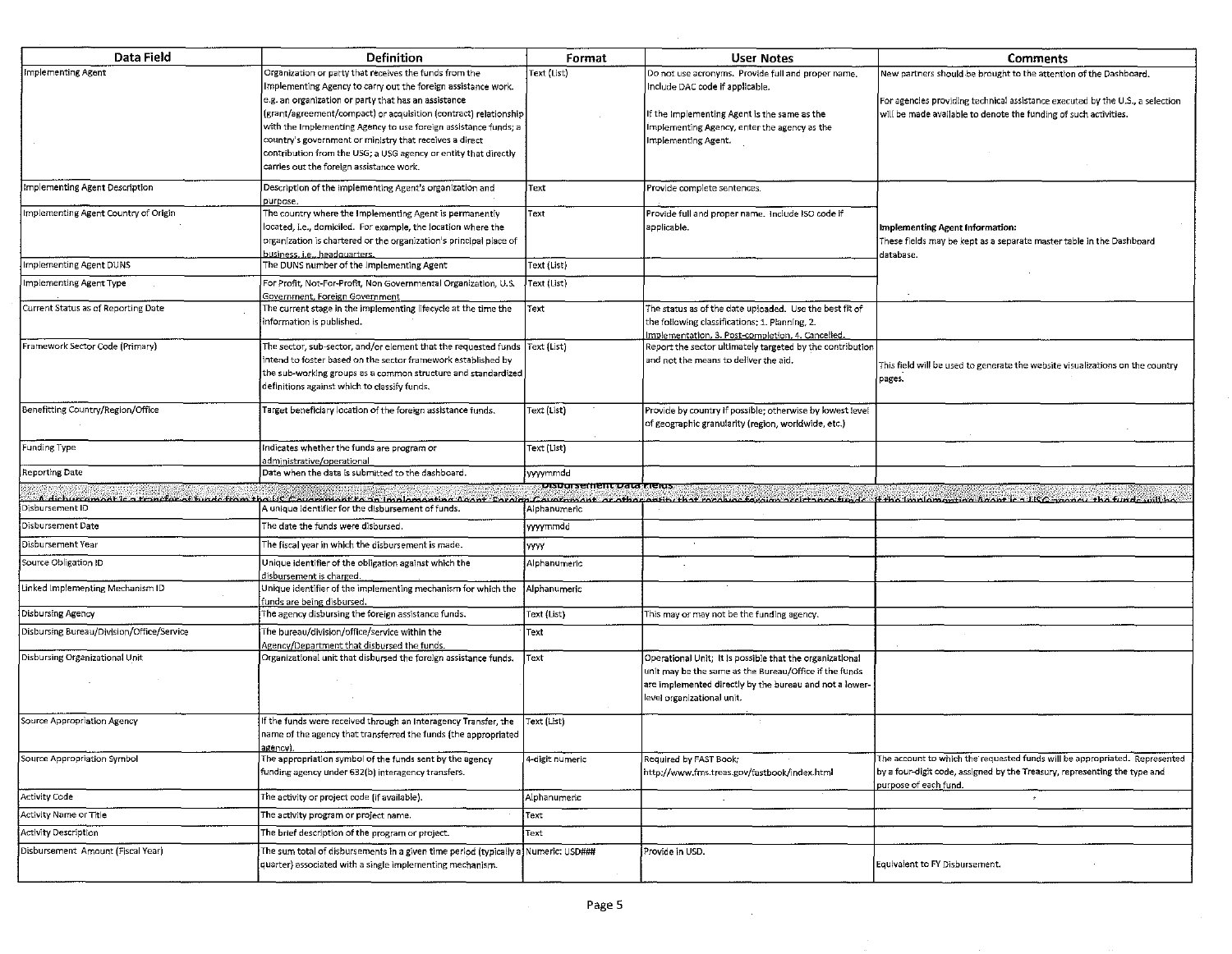| Data Field                           | <b>Definition</b>                                                                                                                                                                                                                                              | Format      | <b>User Notes</b>                                                                                                | <b>Comments</b>                                                                                                                                   |
|--------------------------------------|----------------------------------------------------------------------------------------------------------------------------------------------------------------------------------------------------------------------------------------------------------------|-------------|------------------------------------------------------------------------------------------------------------------|---------------------------------------------------------------------------------------------------------------------------------------------------|
| Disbursement Amount (Calendar Year)  | The sum total of disbursements in a given time period (typically a Numeric: USD###<br>quarter) associated with a single implementing mechanism.                                                                                                                |             | Provide in USD.                                                                                                  |                                                                                                                                                   |
| Disbursement Amount                  | The sum total of disbursements in a given time period (typically a Numeric: USD###<br>quarter) associated with a single implementing mechanism.                                                                                                                |             | Provide in USD.                                                                                                  |                                                                                                                                                   |
| DAC Classification                   | Identifier to show the classification of the flow. Yes = ODA, No =<br>loof                                                                                                                                                                                     | Text (List) |                                                                                                                  |                                                                                                                                                   |
| Implementing Agent                   | The recipient of the disbursement.                                                                                                                                                                                                                             | Text (List) | Do not use acronyms. Provide full and proper name.<br>Include DAC code if applicable.                            | For agencies providing technical assistance executed by the U.S., a selection<br>will be made available to denote the funding of such activities. |
| Implementing Agent Description       | Description of the Implementing Agent's organization and<br>purpose.                                                                                                                                                                                           | Text        | Provide complete sentences.                                                                                      |                                                                                                                                                   |
| Implementing Agent Country of Origin | The country where the Implementing Agent is permanently<br>located, i.e., domiciled. For example, the location where the<br>organization is chartered or the organization's principal place of<br>lbusiness, i.e., headquarters.                               | Text        | Provide full and proper name. Include ISO code if<br>applicable.                                                 | Implementing Agent Information:<br>These fields may be kept as a separate master table in the database and need<br>not be provided by each agency |
| Implementing Agent DUNS              | The DUNS number of the Implementing Agent.                                                                                                                                                                                                                     | Text (List) |                                                                                                                  |                                                                                                                                                   |
| Implementing Agent Type              | For Profit, Not-For-Profit, Non Governmental Organization, U.S.<br>Government.                                                                                                                                                                                 | Text (List) |                                                                                                                  |                                                                                                                                                   |
| Framework Sector Code                | The sector, sub-sector, and/or element that the requested funds  Text (List)<br>intend to foster based on the sector framework established by<br>the sub-working groups as a common structure and standardized<br>definitions against which to classify funds. |             | Report the sector ultimately targeted by the contribution<br>and not the means to deliver the aid.               | This field will be used to generate the website visualizations on the country<br>pages.                                                           |
| Benefitting Country/Region/Office    | Target beneficiary location of the foreign assistance funds.                                                                                                                                                                                                   | Text (List) | Provide by country if possible; otherwise by lowest level<br>of geographic granularity (region, worldwide, etc.) |                                                                                                                                                   |
| Funding Type                         | Indicates whether the funds are program or<br>administrative/operational.                                                                                                                                                                                      | Text (List) |                                                                                                                  |                                                                                                                                                   |
| <b>Reporting Date</b>                | Date when the data is submitted to the dashboard.                                                                                                                                                                                                              | lyyyymmdd   |                                                                                                                  |                                                                                                                                                   |

 $\sim$ 

 $\sim$